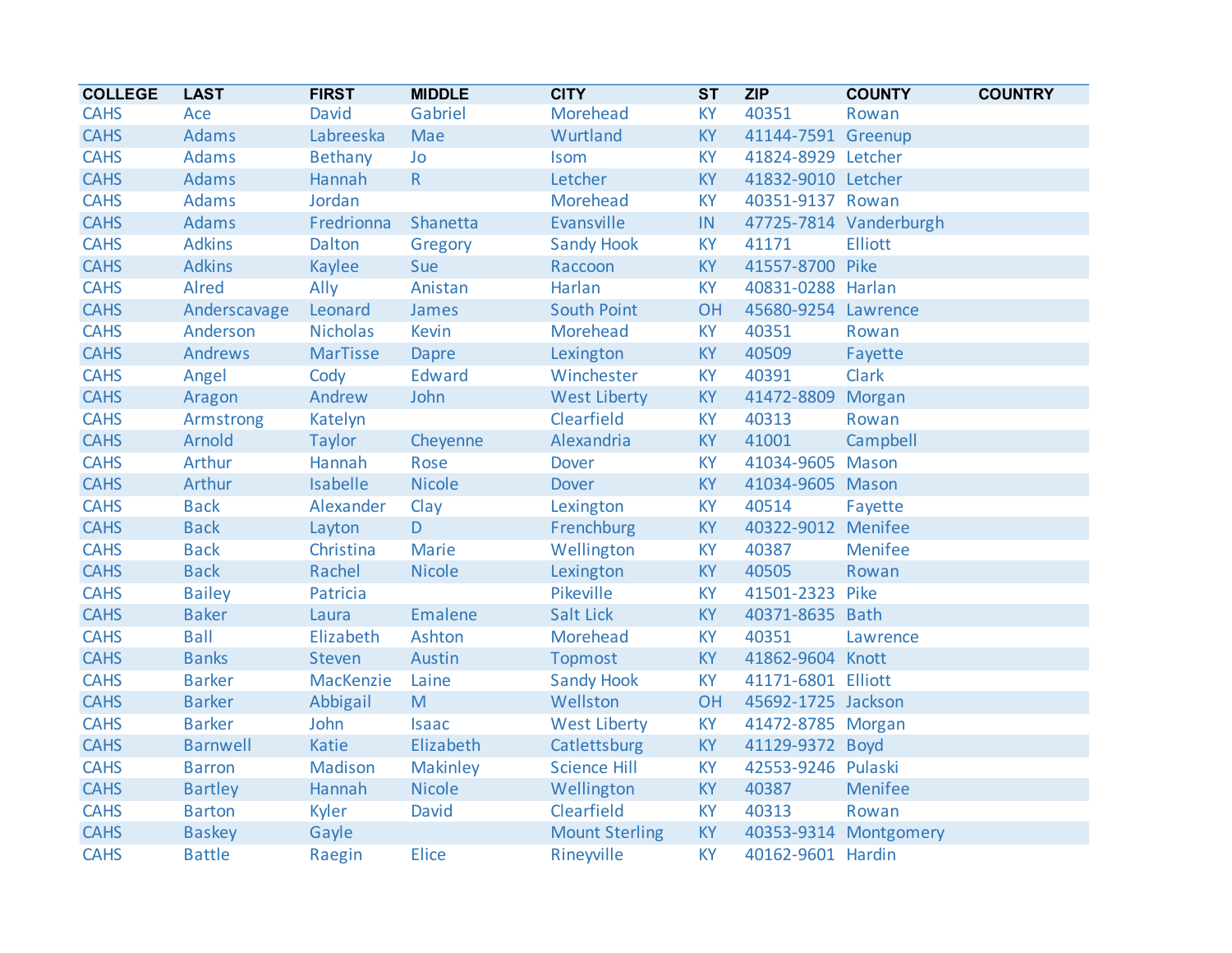| <b>CAHS</b> | <b>Baum</b>      | <b>Kirstin</b>  | Mae            | Emmalena            | <b>KY</b> | 41740-9011 Knott     |                         |
|-------------|------------------|-----------------|----------------|---------------------|-----------|----------------------|-------------------------|
| <b>CAHS</b> | <b>Bear</b>      | Hailey          | Madison        | <b>Olive Hill</b>   | <b>KY</b> | 41164                | Carter                  |
| <b>CAHS</b> | <b>Beaumont</b>  | Tonya           | Christine      | Morehead            | <b>KY</b> | 40351-9210 Rowan     |                         |
| <b>CAHS</b> | <b>Becker</b>    | Colton          | James          | Edegewood           | <b>KY</b> | 41017                | Warren                  |
| <b>CAHS</b> | <b>Bellamy</b>   | Katelyn         | Rae            | <b>Stanton</b>      | <b>KY</b> | 40380-9733 Powell    |                         |
| <b>CAHS</b> | <b>Benoit Jr</b> | David           |                | <b>Roselle</b>      | <b>NJ</b> | 07203-2103 Union     |                         |
| <b>CAHS</b> | <b>Bercenio</b>  | Sophia          | Marie          | Morehead            | <b>KY</b> | 40351                | Jefferson               |
| <b>CAHS</b> | <b>Biggs</b>     | Caitlyn         | <b>Nicole</b>  | Frankfort           | <b>KY</b> | 40601-2611 Franklin  |                         |
| <b>CAHS</b> | Birdwhistell     | Katie           | Jane           | Lawrenceburg        | <b>KY</b> | 40342                | Anderson                |
| <b>CAHS</b> | <b>Blackburn</b> | <b>Burnis</b>   | <b>Elliott</b> | Pikeville           | <b>KY</b> | 41502-2838 Pike      |                         |
| <b>CAHS</b> | <b>Blair</b>     | <b>Brett</b>    | Cameron        | Georgetown          | KY        | 40324                | <b>Scott</b>            |
| <b>CAHS</b> | <b>Blevins</b>   | Matthew         | Nathaniel      | Guston              | <b>KY</b> | 40142                | <b>Meade</b>            |
| <b>CAHS</b> | <b>Blevins</b>   | Lynnzey         | Grace          | <b>West Liberty</b> | KY        | 41472-9664 Morgan    |                         |
| <b>CAHS</b> | <b>Boatman</b>   | Rebecca         |                | Ashland             | <b>KY</b> | 41102-4487 Boyd      |                         |
| <b>CAHS</b> | <b>Bocook</b>    | Elisabeth       | Ann            | Grayson             | <b>KY</b> | 41143-1116 Carter    |                         |
| <b>CAHS</b> | <b>Bowling</b>   | Sara            | Hope           | Covington           | <b>KY</b> | 41017                | Calloway                |
| <b>CAHS</b> | <b>Bowling</b>   | Kara            | Ann            | Wooton              | <b>KY</b> | 41776-8742 Leslie    |                         |
| <b>CAHS</b> | <b>Boyd</b>      | <b>Stacey</b>   | Lee            | Catlettsburg        | <b>KY</b> | 41129                | <b>Boyd</b>             |
| <b>CAHS</b> | <b>Braswell</b>  | Katherine       | Ruth           | Viper               | KY        | 41774-8609 Perry     |                         |
| <b>CAHS</b> | <b>Brewer</b>    | <b>Nicholas</b> | Lee            | Columbus            | <b>OH</b> | 43207-4945 Franklin  |                         |
| <b>CAHS</b> | <b>Broome</b>    | Johni           |                | <b>Plant City</b>   | FL.       |                      | 33563-6578 Hillsborough |
| <b>CAHS</b> | <b>Brown</b>     | Michaela        | Paige          | Paris               | <b>KY</b> | 40361                | <b>Bourbon</b>          |
| <b>CAHS</b> | <b>Brown</b>     | Connor          | Dale           | Maysville           | <b>KY</b> | 41056-9665 Mason     |                         |
| <b>CAHS</b> | <b>Bruce</b>     | <b>Noah</b>     | S.             | Louisville          | <b>KY</b> | 40272-3913 Jefferson |                         |
| <b>CAHS</b> | <b>Bruner</b>    | Rebecca         | $\overline{A}$ | Lexington           | <b>KY</b> | 40517-2912 Fayette   |                         |
| <b>CAHS</b> | <b>Bryan</b>     | Carlie          | Mae            | <b>Ashland</b>      | <b>KY</b> | 41102                | <b>Boyd</b>             |
| <b>CAHS</b> | <b>Bryant</b>    | Jordan          | Allyssee       | <b>Olive Hill</b>   | <b>KY</b> | 41164                | Carter                  |
| <b>CAHS</b> | <b>Bryant</b>    | Isaiah          | Reece          | <b>Kite</b>         | <b>KY</b> | 41828                | <b>Menifee</b>          |
| <b>CAHS</b> | <b>Buckle</b>    | Madison         | <b>Nicole</b>  | Lucasville          | OH        | 45618                | <b>Adams</b>            |
| <b>CAHS</b> | <b>Bullock</b>   | Sara-Mae        | Elizabeth      | Waynesburg          | <b>KY</b> | 40489-9154 Lincoln   |                         |
| <b>CAHS</b> | <b>Burghardt</b> | Jonathan        | Peter          | <b>Gig Harbor</b>   | <b>WA</b> | 98335-7378 Pierce    |                         |
| <b>CAHS</b> | <b>Burnette</b>  | <b>Tayler</b>   | <b>Nicole</b>  | Morehead            | <b>KY</b> | 40351                | Rowan                   |
| <b>CAHS</b> | <b>Burriell</b>  | Cecoiya         | Tyshella       | Louisville          | <b>KY</b> | 40219-2051 Jefferson |                         |
| <b>CAHS</b> | <b>Burriss</b>   | Laron           | Rene           | Raceland            | <b>KY</b> | 41169-1051 Greenup   |                         |
| <b>CAHS</b> | <b>Burton</b>    | Richard         | Levi           | <b>Olive Hill</b>   | <b>KY</b> | 41164-0173 Carter    |                         |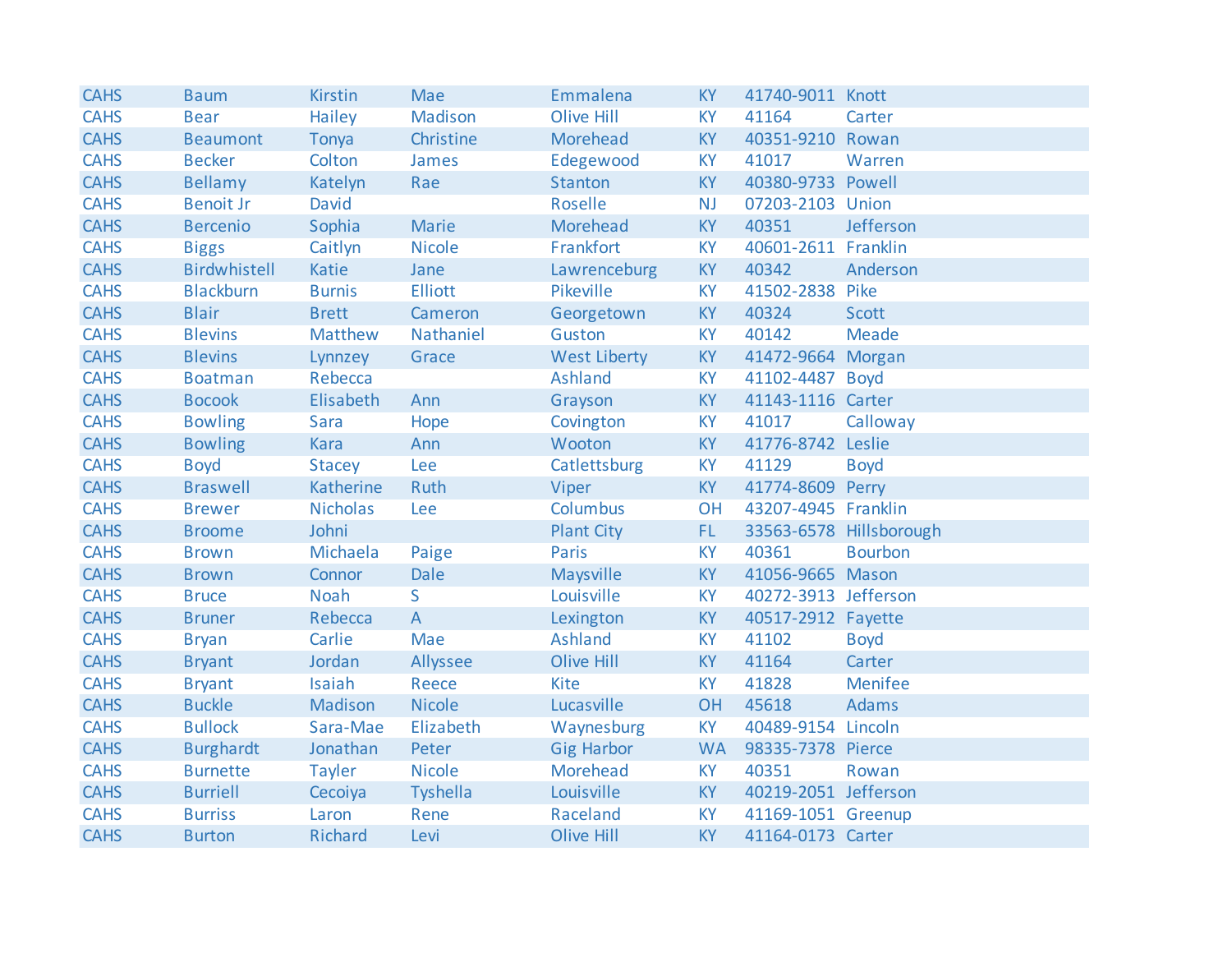| <b>CAHS</b> | <b>Bush</b>   | Alexandra       | <b>Anna Marie</b>    | <b>Mount Orab</b>       | <b>OH</b> | 45154-0076 Brown     |                 |
|-------------|---------------|-----------------|----------------------|-------------------------|-----------|----------------------|-----------------|
| <b>CAHS</b> | <b>Bush</b>   | Morgan          | Jayden               | Grayson                 | KY        | 41143-1132 Carter    |                 |
| <b>CAHS</b> | <b>Bush</b>   | Jacob           |                      | <b>Evarts</b>           | <b>KY</b> | 40828                | Harlan          |
| <b>CAHS</b> | <b>Bush</b>   | Jacob           | Matthew              | Clay City               | KY        | 40312                | Powell          |
| <b>CAHS</b> | <b>Butler</b> | Emily           | <b>Taylor</b>        | Versailles              | <b>KY</b> | 40383-1016 Woodford  |                 |
| <b>CAHS</b> | <b>Byrd</b>   | <b>Balewa</b>   | Jaja                 | Vallejo                 | CA        | 94591                | Solano          |
| <b>CAHS</b> | Caines        | Abby            | Ruth                 | Ashland                 | <b>KY</b> | 41102                | <b>Boyd</b>     |
| <b>CAHS</b> | Callahan      | <b>Karen</b>    | Marie                | Cincinnati              | OH        | 45204-1712 Hamilton  |                 |
| <b>CAHS</b> | Campbell      | Lori            | R.                   | <b>West Liberty</b>     | <b>KY</b> | 41472-0488 Morgan    |                 |
| <b>CAHS</b> | Carnes        | Logan           | Walker               | Gray                    | KY        | 40734-6618 Knox      |                 |
| <b>CAHS</b> | Carreon       | Ramiro          | <b>Kyland Dillon</b> | Morehead                | <b>KY</b> | 40351                | Rowan           |
| <b>CAHS</b> | Carter        | Lauren          | N.                   | <b>High Point</b>       | <b>NC</b> | 27265-8405 Guilford  |                 |
| <b>CAHS</b> | Cartwright    | Kaitlyn         | <b>Nichole</b>       | Morehead                | <b>KY</b> | 40351-8492 Rowan     |                 |
| <b>CAHS</b> | Cassidy-Vogel | <b>Bailie</b>   | N                    | Winchester              | KY        | 40391                | <b>Clark</b>    |
| <b>CAHS</b> | Castle        | Aarika          | Chelsea              | Taylorsville            | <b>KY</b> | 40071                | Spencer         |
| <b>CAHS</b> | Catron        | Sarah           | <b>Beth</b>          | Morehead                | <b>KY</b> | 40351                | Rowan           |
| <b>CAHS</b> | Caudill       | Kayla           | <b>Nicole</b>        | Wooton                  | <b>KY</b> | 41776-0613 Leslie    |                 |
| <b>CAHS</b> | Caudill       | William         | Andrew               | Morehead                | KY        | 40351                | Putnam          |
| <b>CAHS</b> | Chevalier     | Matthew         | Joseph               | Pikeville               | <b>KY</b> | 41501-9201 Pike      |                 |
| <b>CAHS</b> | Chevalier     | <b>Nicholas</b> | James                | Pikeville               | KY ·      | 41501-9201 Pike      |                 |
| <b>CAHS</b> | Clackett      | <b>Baylee</b>   | $R_{\star}$          | Port Jefferson Stati NY |           | 11776-4489 Suffolk   |                 |
| <b>CAHS</b> | Clapsaddle    | Madelyn         | Renee                | San Diego               | CA        | 92128-1956 San Diego |                 |
| <b>CAHS</b> | Clark         | Kendyll         | Marie                | <b>Paris</b>            | <b>KY</b> | 40361-8852 Bourbon   |                 |
| <b>CAHS</b> | <b>Clark</b>  | Austin          | Taylor               | Winchester              | KY        | 40391                | <b>Clark</b>    |
| <b>CAHS</b> | <b>Clark</b>  | Cheyenne        | Alejandra            | Harrodsburg             | <b>KY</b> | 40330-9406 Mercer    |                 |
| <b>CAHS</b> | <b>Clark</b>  | <b>Glorias</b>  | Shanelle             | Morehead                | <b>KY</b> | 40351                | Rowan           |
| <b>CAHS</b> | Clatworthy    | Kassidy         | B                    | Mc Dowell               | <b>KY</b> | 41647-6032 Floyd     |                 |
| <b>CAHS</b> | Clay          | Angelique       | <b>MaRay</b>         | New Albany              | OH        | 43054                | Franklin        |
| <b>CAHS</b> | Clayton       | Keira           | Dawn                 | Flemingsburg            | <b>KY</b> | 41041                | <b>Nicholas</b> |
| <b>CAHS</b> | <b>Clere</b>  | <b>Steven</b>   | Ray                  | Ashland                 | <b>KY</b> | 41101                | Greenup         |
| <b>CAHS</b> | Clere         | Tera            | <b>Danielle</b>      | Ashland                 | <b>KY</b> | 41101                | Greenup         |
| <b>CAHS</b> | Coates        | Samantha        | Paige                | Maysville               | KY        | 41056-1309 Mason     |                 |
| <b>CAHS</b> | Cobb          | Kaleb           | Marshall             | <b>Hazard</b>           | <b>KY</b> | 41701-1508 Perry     |                 |
| <b>CAHS</b> | Cochran       | Joshua          | <b>Blake</b>         | Hagerhill               | KY        | 41222-8933 Johnson   |                 |
| <b>CAHS</b> | Coffey        | Ashley          | Marie                | Lexington               | <b>KY</b> | 40515-1092 Fayette   |                 |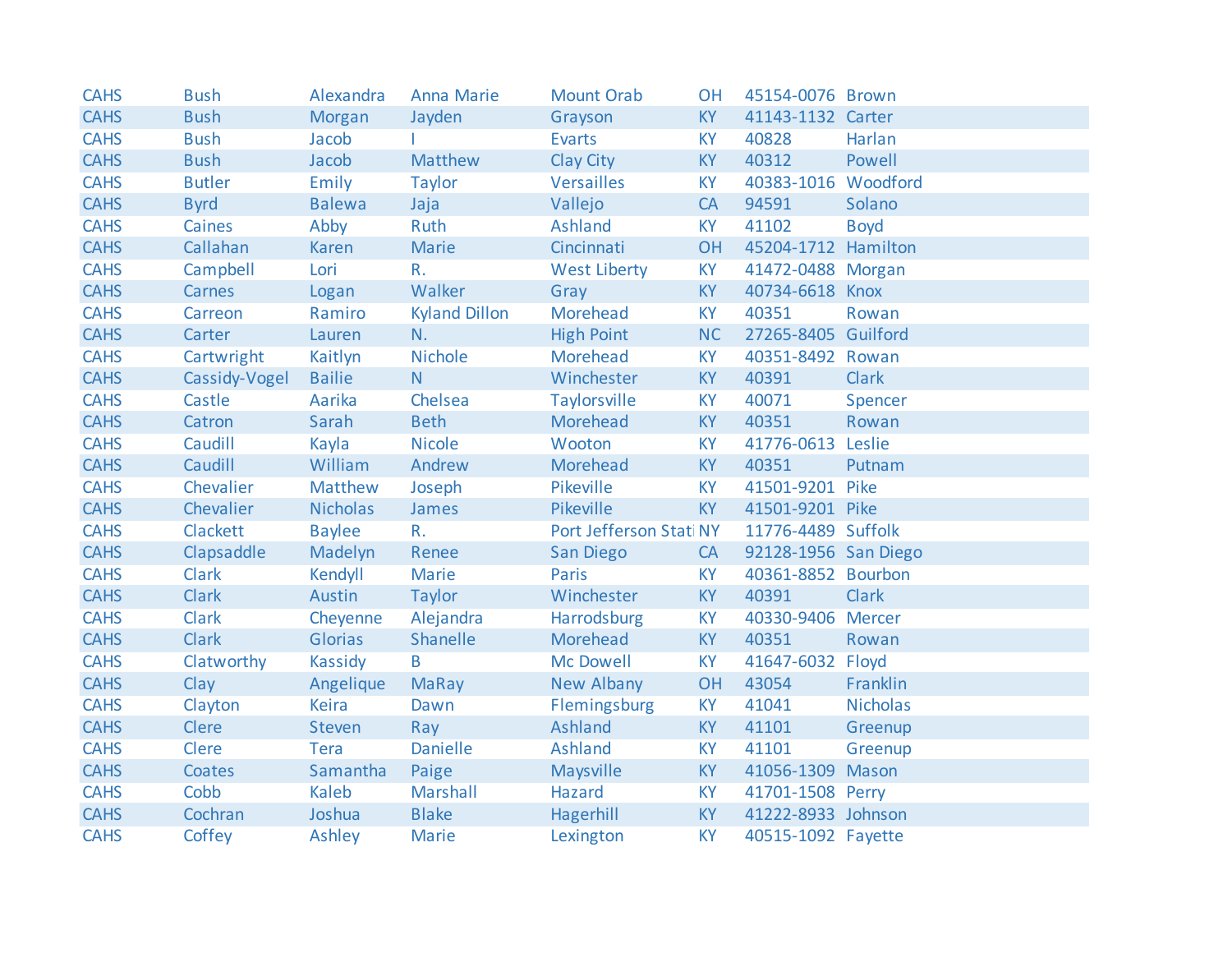| <b>CAHS</b> | Cole           | Evan           | <b>Thomas</b>             | Louisville          | <b>KY</b> | 40245-2123 Jefferson |              |
|-------------|----------------|----------------|---------------------------|---------------------|-----------|----------------------|--------------|
| <b>CAHS</b> | Cole           | Autum          | Tymber                    | <b>Morehead</b>     | <b>KY</b> | 40351                | Rowan        |
| <b>CAHS</b> | Collier        | Halley         | Colleen Elizabeth Ashland |                     | <b>KY</b> | 41102-3373 Boyd      |              |
| <b>CAHS</b> | <b>Collins</b> | Sarah          | Jessica                   | Lexington           | <b>KY</b> | 40517-4159 Fayette   |              |
| <b>CAHS</b> | <b>Collins</b> | MacKenzie      | <b>Blaire</b>             | <b>South Shore</b>  | KY        | 41175-7639 Greenup   |              |
| <b>CAHS</b> | Combs          | Sarah          | Elizabeth                 | Pineville           | <b>KY</b> | 40977                | <b>Bell</b>  |
| <b>CAHS</b> | Comstock       | <b>Breanna</b> | <b>Nicole</b>             | Louisville          | <b>KY</b> | 40299-1360 Jefferson |              |
| <b>CAHS</b> | Conley         | Katarena       | <b>Danielle</b>           | <b>West Liberty</b> | <b>KY</b> | 41472-7334 Morgan    |              |
| <b>CAHS</b> | Cook           | <b>Kelsey</b>  | LeAnn                     | Jeffersonville      | KY        | 40337                | Montgomery   |
| <b>CAHS</b> | Cook           | Cameron        | <b>Thomas</b>             | <b>Stanton</b>      | <b>KY</b> | 40380                | Powell       |
| <b>CAHS</b> | Cook           | Elizabeth      | Raine                     | Morehead            | <b>KY</b> | 40351                | Rowan        |
| <b>CAHS</b> | Cooley         | Sarah          | Katherine                 | Crestwood           | <b>KY</b> | 40014-6715 Oldham    |              |
| <b>CAHS</b> | Cope           | Hannah         | Alyxzandria               | Hagerhill           | KY        | 41222-9120 Johnson   |              |
| <b>CAHS</b> | Copher         | Isabella       | F.                        | Salt Lick           | <b>KY</b> | 40371-8803 Bath      |              |
| <b>CAHS</b> | Copley         | Jeremy         | <b>Isaac</b>              | Ashland             | <b>KY</b> | 41101                | <b>Boyd</b>  |
| <b>CAHS</b> | Cornett        | Roxanne        |                           | Whitesburg          | <b>KY</b> | 41858-8408 Letcher   |              |
| <b>CAHS</b> | Cornett        | <b>Molly</b>   | Elizabeth                 | Clay City           | KY        | 40312-9528 Powell    |              |
| <b>CAHS</b> | Cottle         | Amberlee       | Shae                      | <b>West Liberty</b> | <b>KY</b> | 41472-8108 Morgan    |              |
| <b>CAHS</b> | Cox            | James          | Wilburn                   | Clearfield          | <b>KY</b> | 40313-9761 Rowan     |              |
| <b>CAHS</b> | Cox            | Reagan         | MacKenzie                 | Georgetown          | <b>KY</b> | 40324                | <b>Scott</b> |
| <b>CAHS</b> | Crabtree       | Emily          | <b>Brooke</b>             | Morehead            | <b>KY</b> | 40351                | Rowan        |
| <b>CAHS</b> | Craft          | Sara           | Kay                       | <b>Jenkins</b>      | <b>KY</b> | 41537                | Letcher      |
| <b>CAHS</b> | Craft          | Whitney        | Marie                     | Wellington          | <b>KY</b> | 40387-8362 Menifee   |              |
| <b>CAHS</b> | Craft          | Randall        |                           | Morehead            | KY        | 40351                | Rowan        |
| <b>CAHS</b> | Cramer         | Summer         | Rose                      | Tyner               | <b>KY</b> | 40486-8340 Jackson   |              |
| <b>CAHS</b> | Crank          | Kelton         | Lee                       | Kimper              | KY        | 41539                | Floyd        |
| <b>CAHS</b> | Crase          | Leslea         |                           | <b>Bulan</b>        | KY        | 41722-8917 Perry     |              |
| <b>CAHS</b> | Crowe          | Madilyn        | Morgan                    | <b>New Vienna</b>   | <b>OH</b> | 45159-9507 Clinton   |              |
| <b>CAHS</b> | Crumbie        | Symone         | Ange                      | <b>Paris</b>        | <b>KY</b> | 40361-1425 Bourbon   |              |
| <b>CAHS</b> | Culp           | Alisabeth      | <b>Bradleigh</b>          | Paducah             | <b>KY</b> | 42003-1011 McCracken |              |
| <b>CAHS</b> | <b>Curtis</b>  | Christy        | Clay                      | <b>Mt Sterling</b>  | <b>KY</b> | 40353                | Montgomery   |
| <b>CAHS</b> | <b>Dale</b>    | Olivia         | Leigh                     | Flatgap             | <b>KY</b> | 41219-9545 Johnson   |              |
| <b>CAHS</b> | Dalton         | Mason          | L                         | Ashland             | KY        | 41102-0000 Boyd      |              |
| <b>CAHS</b> | <b>Darnell</b> | Kaylee         | Jo                        | Frankfort           | <b>KY</b> | 40601-7691 Franklin  |              |
| <b>CAHS</b> | Davidson       | Ina-Dale       |                           | Jackson             | <b>KY</b> | 41339-7413 Breathitt |              |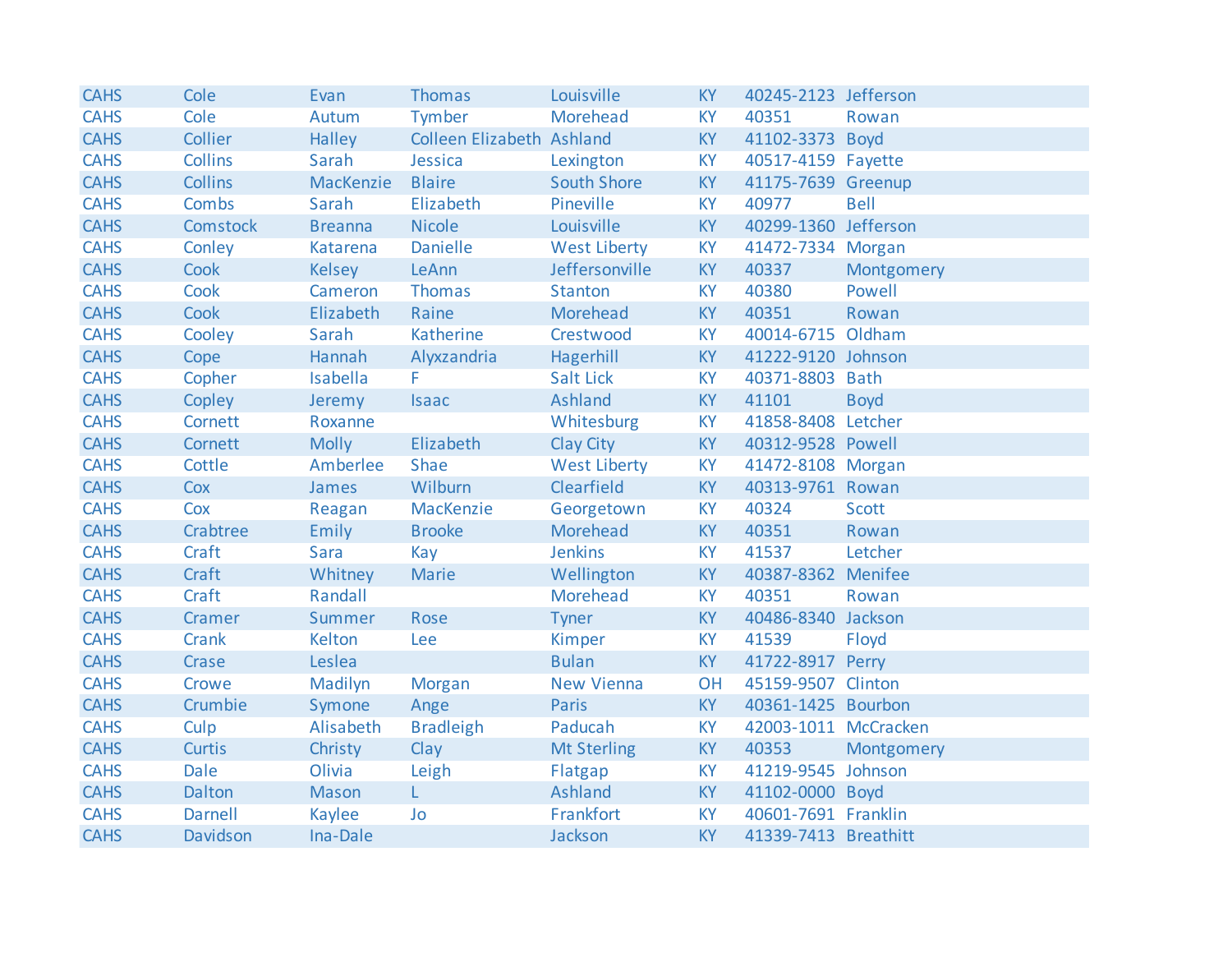| <b>CAHS</b> | <b>Davis</b>     | Andrea         | Cecile              | <b>Ashland</b>        | <b>KY</b> | 41101-2495 Boyd     |                       |         |
|-------------|------------------|----------------|---------------------|-----------------------|-----------|---------------------|-----------------------|---------|
| <b>CAHS</b> | <b>Davis</b>     | Kasheena       | Jazmyah             | Ashland               | <b>KY</b> | 41101-3719 Boyd     |                       |         |
| <b>CAHS</b> | <b>Davis</b>     | Gracie         | Jane                | Georgetown            | <b>KY</b> | 40324-2150 Scott    |                       |         |
| <b>CAHS</b> | Deaton           | Elijah         | Keith               | Corinth               | <b>KY</b> | 41010-3264 Grant    |                       |         |
| <b>CAHS</b> | Denysenko        | <b>Daria</b>   |                     | Sumy                  |           |                     |                       | Ukraine |
| <b>CAHS</b> | <b>Devore</b>    | Keegan         | <b>Riley</b>        | Independence          | <b>KY</b> | 41051-8360 Kenton   |                       |         |
| <b>CAHS</b> | <b>Dickens</b>   | Holly          |                     | Morehead              | <b>KY</b> | 40351-1059 Rowan    |                       |         |
| <b>CAHS</b> | <b>Dickson</b>   | Chandler       |                     | Greenup               | <b>KY</b> | 41144-6321 Greenup  |                       |         |
| <b>CAHS</b> | <b>Dieringer</b> | <b>Kelsey</b>  | <b>Marie</b>        | <b>Batavia</b>        | OH        | 45103-1307 Clermont |                       |         |
| <b>CAHS</b> | <b>Dillon</b>    | Kayla          | Rae                 | <b>Mount Sterling</b> | <b>KY</b> | 40353               | Montgomery            |         |
| <b>CAHS</b> | <b>Disel</b>     | Jade           |                     | <b>Mount Sterling</b> | <b>KY</b> |                     | 40353-1059 Montgomery |         |
| <b>CAHS</b> | <b>Dixon</b>     | Jordan         | Leah                | <b>Ashland</b>        | KY        | 41101-4808 Boyd     |                       |         |
| <b>CAHS</b> | <b>Dorsey</b>    | Celene         | Florentina          | <b>Ashland</b>        | <b>KY</b> | 41102-5523 Boyd     |                       |         |
| <b>CAHS</b> | <b>Douglas</b>   | Timothy        | Powell              | Tollesboro            | KY        | 41189               | Lewis                 |         |
| <b>CAHS</b> | <b>Douglas</b>   | Grace          | Elizabeth           | <b>Berea</b>          | <b>KY</b> | 40403-9621 Madison  |                       |         |
| <b>CAHS</b> | <b>Dozier</b>    | Autumn         | P.                  | Lynx                  | <b>OH</b> | 45650-9739 Adams    |                       |         |
| <b>CAHS</b> | <b>Duncan</b>    | <b>Tanner</b>  | Ray                 | Grayson               | <b>KY</b> | 41143               | Carter                |         |
| <b>CAHS</b> | <b>Duncan</b>    | Abigail        | Grace               | <b>Mc Roberts</b>     | <b>KY</b> | 41835-9034 Letcher  |                       |         |
| <b>CAHS</b> | Dungan           | <b>Braydon</b> | Lincoln             | Williamstown          | <b>KY</b> | 41097-9425 Grant    |                       |         |
| <b>CAHS</b> | <b>Dunn</b>      | Ashton         |                     | Campton               | KY        | 41301-9722 Wolfe    |                       |         |
| <b>CAHS</b> | Eaglin           | Savannah       | Raye                | Morehead              | <b>KY</b> | 40351-8350 Rowan    |                       |         |
| <b>CAHS</b> | Eastwood         | Kalyn          | <b>Nicole</b>       | Sciotoville           | OH        | 45662               | Scioto                |         |
| <b>CAHS</b> | <b>Edwards</b>   | Shawna         | <b>Misha</b>        | Hagerhill             | <b>KY</b> | 41222               | Floyd                 |         |
| <b>CAHS</b> | <b>Elliott</b>   | Jonathan       | Andrew              | Maysville             | <b>KY</b> | 41056-9258 Mason    |                       |         |
| <b>CAHS</b> | <b>Elliott</b>   | Courtney       | Lynn                | Jeffersonville        | <b>KY</b> | 40337               | Montgomery            |         |
| <b>CAHS</b> | <b>Eppes</b>     | Jayce          | <b>Trevor</b>       | <b>Sharps Chapel</b>  | <b>TN</b> | 37866               | Winnebago             |         |
| <b>CAHS</b> | <b>Estepp</b>    | <b>Tiffany</b> | <b>Anna Gale</b>    | Owingsville           | <b>KY</b> | 40360-8302 Bath     |                       |         |
| <b>CAHS</b> | Evans            | Emma           | Paige               | <b>Ewing</b>          | KY        | 41039               | Fleming               |         |
| <b>CAHS</b> | Fannin           | Heather        | N. Dawn             | Morehead              | KY        | 40351-7928 Rowan    |                       |         |
| <b>CAHS</b> | Farmer           | Lydia          | Gabrielle           | Winchester            | <b>KY</b> | 40391-8174 Clark    |                       |         |
| <b>CAHS</b> | Faul             | Emily          | Lynn                | <b>Xenia</b>          | OH        | 45385-9748 Greene   |                       |         |
| <b>CAHS</b> | Feger            | Rachel         | <b>Brooke</b>       | E Bernstadt           | KY        | 40729-7114 Laurel   |                       |         |
| <b>CAHS</b> | Ferguson         | Sallye         | <b>Alisia Ariel</b> | Prestonsburg          | <b>KY</b> | 41653-7874 Floyd    |                       |         |
| <b>CAHS</b> | Ferguson         | Willard        |                     | Louisa                | KY        | 41230-1259 Lawrence |                       |         |
| <b>CAHS</b> | <b>Fields</b>    | Harold         | <b>Dorsey</b>       | Whitehouse            | <b>KY</b> | 41240-8815 Johnson  |                       |         |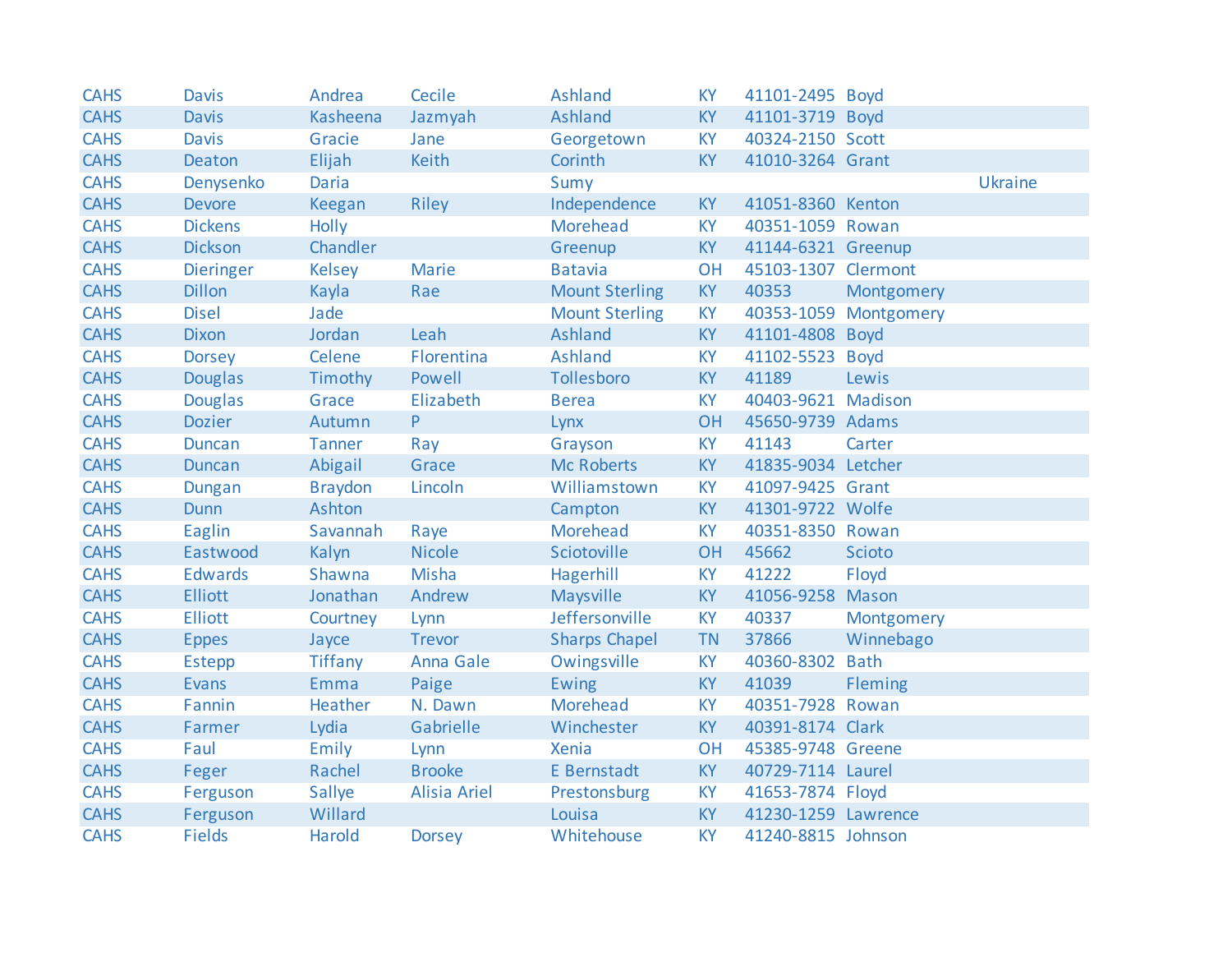| <b>CAHS</b> | <b>Fields</b> | Logan          | Cole                | Prestonsburg          | <b>KY</b> | 40351-1901 Knott     |                       |
|-------------|---------------|----------------|---------------------|-----------------------|-----------|----------------------|-----------------------|
| <b>CAHS</b> | Findley       | Jalyn          | Rose                | <b>Burlington</b>     | <b>KY</b> | 41005-9359 Boone     |                       |
| <b>CAHS</b> | Finley        | Sara           | <b>Nicole</b>       | Pendleton             | <b>KY</b> | 40055                | Henry                 |
| <b>CAHS</b> | Fisher        | <b>Tanner</b>  | Clark               | <b>Brooksville</b>    | <b>KY</b> | 41004                | <b>Bracken</b>        |
| <b>CAHS</b> | Flood         | Thomas         |                     | Lombard               | IL.       | 60148-3421 DuPage    |                       |
| <b>CAHS</b> | Florence      | Isaiah         | Zion                | Hamilton              | <b>OH</b> | 45011                | <b>Butler</b>         |
| <b>CAHS</b> | Fortuna       | Amy            | Lynn                | <b>Mentor</b>         | OH        | 44060-2919 Lake      |                       |
| <b>CAHS</b> | <b>Fouts</b>  | Caleb          | <b>Braiison</b>     | Pikeville             | <b>KY</b> | 41501                | Floyd                 |
| <b>CAHS</b> | Fraley        | Christi        | Shea                | <b>Ashland</b>        | KY        | 41102-4563           | <b>Boyd</b>           |
| <b>CAHS</b> | Francis       | Alyssa         | Ann                 | Pikeville             | <b>KY</b> | 41501-1716 Pike      |                       |
| <b>CAHS</b> | Franklin      | Sara           | Elizabeth           | Denniston             | <b>KY</b> | 40316                | Menifee               |
| <b>CAHS</b> | Frazier       | Anna           | <b>Marie</b>        | Eminence              | KY        | 40019-1003 Henry     |                       |
| <b>CAHS</b> | Freeman       | Robert         | Allen               | <b>Berry</b>          | <b>KY</b> | 41003                | Harrison              |
| <b>CAHS</b> | Freidhof      | Claire         | Rose                | Morehead              | <b>KY</b> | 40351-8524 Rowan     |                       |
| <b>CAHS</b> | Friese        | <b>Blake</b>   | <b>Aidyn Edward</b> | Clearfield            | <b>KY</b> | 40313                | <b>Butte</b>          |
| <b>CAHS</b> | Fryer         | Joshua         | Shawn               | Corbin                | <b>KY</b> | 40701                | Whitley               |
| <b>CAHS</b> | Fryman        | <b>Destin</b>  | Zane                | <b>Mount Olivet</b>   | <b>KY</b> | 41064                | Robertson             |
| <b>CAHS</b> | Fugate        | Ethan          | <b>Tyler</b>        | Morehead              | <b>KY</b> | 40351                | Menifee               |
| <b>CAHS</b> | Gabbard       | MacKenzie      | Lauren              | <b>Fort Thomas</b>    | <b>KY</b> | 41075-2026 Campbell  |                       |
| <b>CAHS</b> | Gangwish      | Justin         | Paul                | Independence          | <b>KY</b> | 41051-6711 Kenton    |                       |
| <b>CAHS</b> | Garness       | Matthew        | Alan                | Louisville            | <b>KY</b> | 40213-1278 Jefferson |                       |
| <b>CAHS</b> | Garrett       | Hannah         | Grace               | Sharpsburg            | <b>KY</b> | 40374                | <b>Bath</b>           |
| <b>CAHS</b> | Garrett       | Zachary        | Luke                | Morehead              | <b>KY</b> | 40351-8134 Rowan     |                       |
| <b>CAHS</b> | Garrison      | <b>Katie</b>   | Jo                  | Worthington           | <b>KY</b> | 41183                | Greenup               |
| <b>CAHS</b> | Garvin        | Ethan          | <b>Scott</b>        | Argillite             | <b>KY</b> | 41121                | Greenup               |
| <b>CAHS</b> | Gatian        | Katelyn        | Suzanne             | Jane Lew              | <b>WV</b> | 26378-7940 Lewis     |                       |
| <b>CAHS</b> | Gatian        | <b>Natalie</b> | Christine           | Jane Lew              | <b>WV</b> | 26378-7940 Lewis     |                       |
| <b>CAHS</b> | Gauze         | Alayna         | Gee                 | Louisa                | <b>KY</b> | 41230                | Lawrence              |
| <b>CAHS</b> | Gibbs         | Jason          | K.                  | Campton               | <b>KY</b> | 41301                | Powell                |
| <b>CAHS</b> | Gibson        | Anthony        | Kyle                | <b>Ashland</b>        | <b>KY</b> | 41101-4755           | <b>Boyd</b>           |
| <b>CAHS</b> | Gibson        | Hannah         | <b>Nicole</b>       | Hueysville            | <b>KY</b> | 41640                | Floyd                 |
| <b>CAHS</b> | Gilliam       | Autumn         | Raynn               | Isonville             | <b>KY</b> | 41149-0174 Elliott   |                       |
| <b>CAHS</b> | Gillis        | Jacob          |                     | Louisville            | <b>KY</b> | 40241-1524 Jefferson |                       |
| <b>CAHS</b> | Gober         | <b>Megan</b>   | А.                  | <b>Mount Sterling</b> | <b>KY</b> |                      | 40353-8277 Montgomery |
| <b>CAHS</b> | Goble         | Hannah         |                     | Louisa                | <b>KY</b> | 41230-6639 Lawrence  |                       |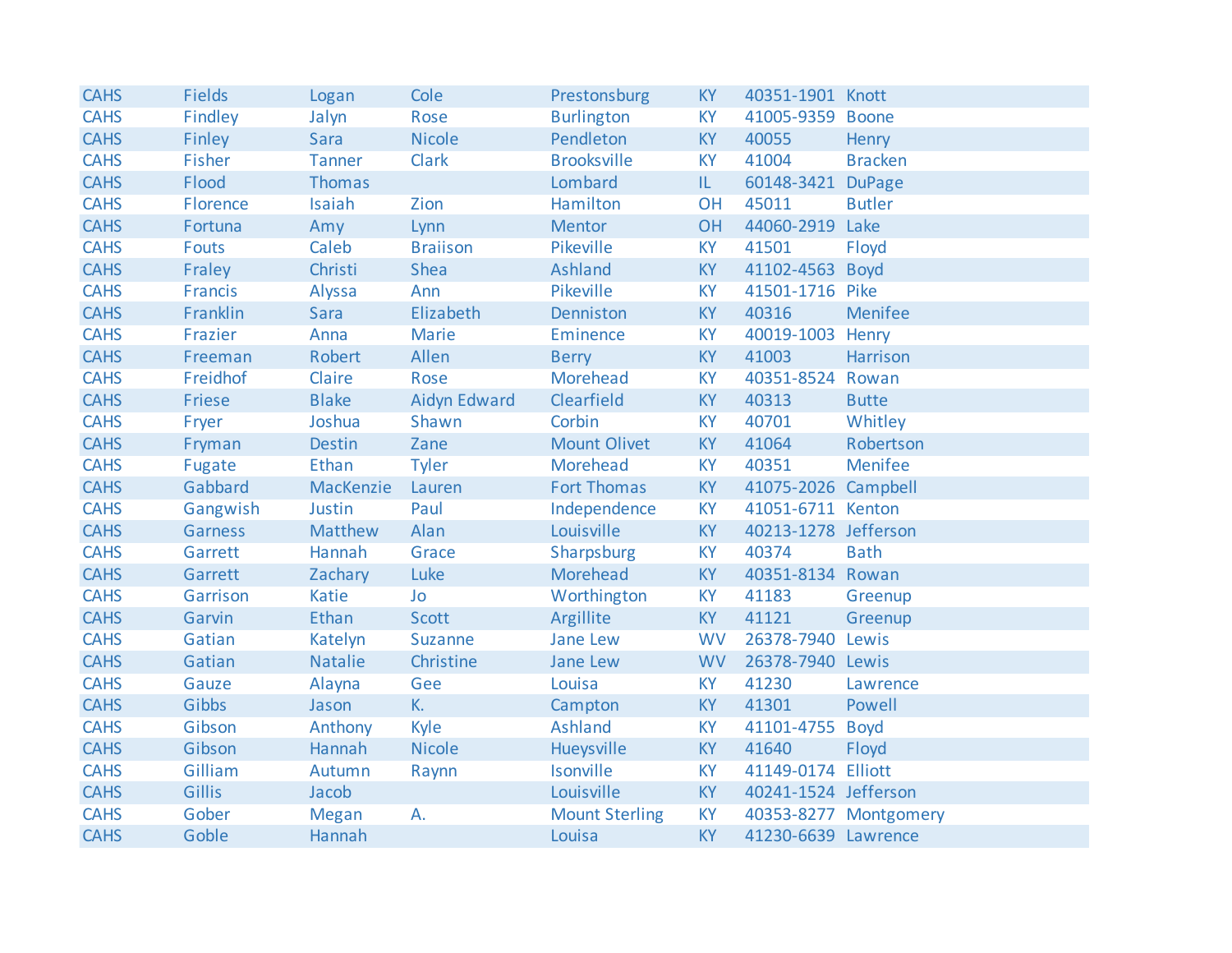| <b>CAHS</b> | Goldy            | Jocelyn             | L               | Morehead              | <b>KY</b> | 40351-9748 Rowan     |                       |
|-------------|------------------|---------------------|-----------------|-----------------------|-----------|----------------------|-----------------------|
| <b>CAHS</b> | Gore             | <b>Kaitlin</b>      | Rose            | Frankfort             | <b>KY</b> | 40601-8911 Franklin  |                       |
| <b>CAHS</b> | Grace            | Matthew             | Thomas          | Morehead              | <b>KY</b> | 40351                | Rowan                 |
| <b>CAHS</b> | Grayson          | Anna-Wray MacKenzie |                 | Louisa                | <b>KY</b> | 41230                | Lawrence              |
| <b>CAHS</b> | Greenawalt       | Sarah               |                 | Frankfort             | <b>KY</b> | 40601-8645 Franklin  |                       |
| <b>CAHS</b> | <b>Grimes</b>    | Christina           | <b>Blayke</b>   | Owingsville           | <b>KY</b> | 40360                | <b>Bath</b>           |
| <b>CAHS</b> | Guzman           | Jacinda             |                 | Grayson               | <b>KY</b> | 41143-7865 Carter    |                       |
| <b>CAHS</b> | Hackney          | Keaton              | David           | Morehead              | <b>KY</b> | 40351-9784 Rowan     |                       |
| <b>CAHS</b> | Hackworth        | Sarah               | Ε.              | Prestonsburg          | <b>KY</b> | 41653-2226 Floyd     |                       |
| <b>CAHS</b> | <b>Hackworth</b> | Jayden              | Alyssa          | Salyersville          | KY        | 41465-7490 Magoffin  |                       |
| <b>CAHS</b> | Hafley           | Jimmie              | Allen           | Somerset              | <b>KY</b> | 42503-1558 Pulaski   |                       |
| <b>CAHS</b> | Haggard          | Kaitlin             | Cheyenne        | Winchester            | <b>KY</b> | 40391-2109 Clark     |                       |
| <b>CAHS</b> | Hale             | <b>Brittany</b>     | Paige           | <b>Ashland</b>        | <b>KY</b> | 41102-9654 Boyd      |                       |
| <b>CAHS</b> | Hale             | <b>Sarrisa</b>      |                 | Paintsville           | KY        | 41240-9318 Johnson   |                       |
| <b>CAHS</b> | Hall             | Zoe                 | G.              | <b>Ashland</b>        | <b>KY</b> | 41101                | <b>Boyd</b>           |
| <b>CAHS</b> | Hall             | Jaeclinn            | $\mathsf{A}$    | <b>Barboursville</b>  | <b>WV</b> | 25504-9688 Cabell    |                       |
| <b>CAHS</b> | Hall             | Benjamin            | Parker          | Raven                 | <b>KY</b> | 41861-9103 Knott     |                       |
| <b>CAHS</b> | Hall             | Emily               | Fayth           | <b>Jenkins</b>        | <b>KY</b> | 41537                | Letcher               |
| <b>CAHS</b> | Hall             | Abigail             | Claire          | Falmouth              | <b>KY</b> | 41040-8835 Pendleton |                       |
| <b>CAHS</b> | Hammonds         | Melody              | E               | Catlettsburg          | KY        | 41129-8903 Boyd      |                       |
| <b>CAHS</b> | Hampton          | <b>Natalie</b>      | K               | Somerset              | <b>KY</b> | 42503                | Pulaski               |
| <b>CAHS</b> | Hansford         | Amanda              | Katherine       | Staffordsville        | <b>KY</b> | 41256-0000 Johnson   |                       |
| <b>CAHS</b> | Hanshaw          | Hannah              | <b>Nicole</b>   | <b>Olive Hill</b>     | <b>KY</b> | 41164-0230 Carter    |                       |
| <b>CAHS</b> | Hardin           | Erin                | <b>Brooke</b>   | <b>Bardstown</b>      | <b>KY</b> | 40004-9020 Nelson    |                       |
| <b>CAHS</b> | Harless          | Anthony             | Keaton          | <b>Mount Sterling</b> | <b>KY</b> | 40353                | Montgomery            |
| <b>CAHS</b> | <b>Harris</b>    | Makayla             | Catherine       | <b>Mount Sterling</b> | <b>KY</b> |                      | 40353-7849 Montgomery |
| <b>CAHS</b> | Harrison         | Kashawn             | Patrick         | Louisville            | <b>KY</b> | 40291-2261 Jefferson |                       |
| <b>CAHS</b> | <b>Hart</b>      | <b>Tess</b>         | <b>McKenzie</b> | Louisville            | KY        | 40242-3345 Jefferson |                       |
| <b>CAHS</b> | Hatfield         | Macie               | Clarissa        | Dana                  | <b>KY</b> | 41615-8037 Floyd     |                       |
| <b>CAHS</b> | <b>Havens</b>    | Tori                | Jean            | Jeffersonville        | <b>KY</b> | 40337                | Montgomery            |
| <b>CAHS</b> | Haynes           | Bronwyn             | Rebeka          | Cumberland            | <b>KY</b> | 40823-1621 Harlan    |                       |
| <b>CAHS</b> | Heckman          | Audrey              | Ann             | <b>Berea</b>          | KY        | 40403-1734 Madison   |                       |
| <b>CAHS</b> | <b>Hedges</b>    | Jacob               | $\mathsf{C}$    | Clearfield            | <b>KY</b> | 40313-9754 Rowan     |                       |
| <b>CAHS</b> | Hellard          | Kallie              | <b>McKenzie</b> | Lexington             | <b>KY</b> | 40503                | Fayette               |
| <b>CAHS</b> | Helton           | Leslee              | Dawn            | Salyersville          | <b>KY</b> | 41465-9704 Magoffin  |                       |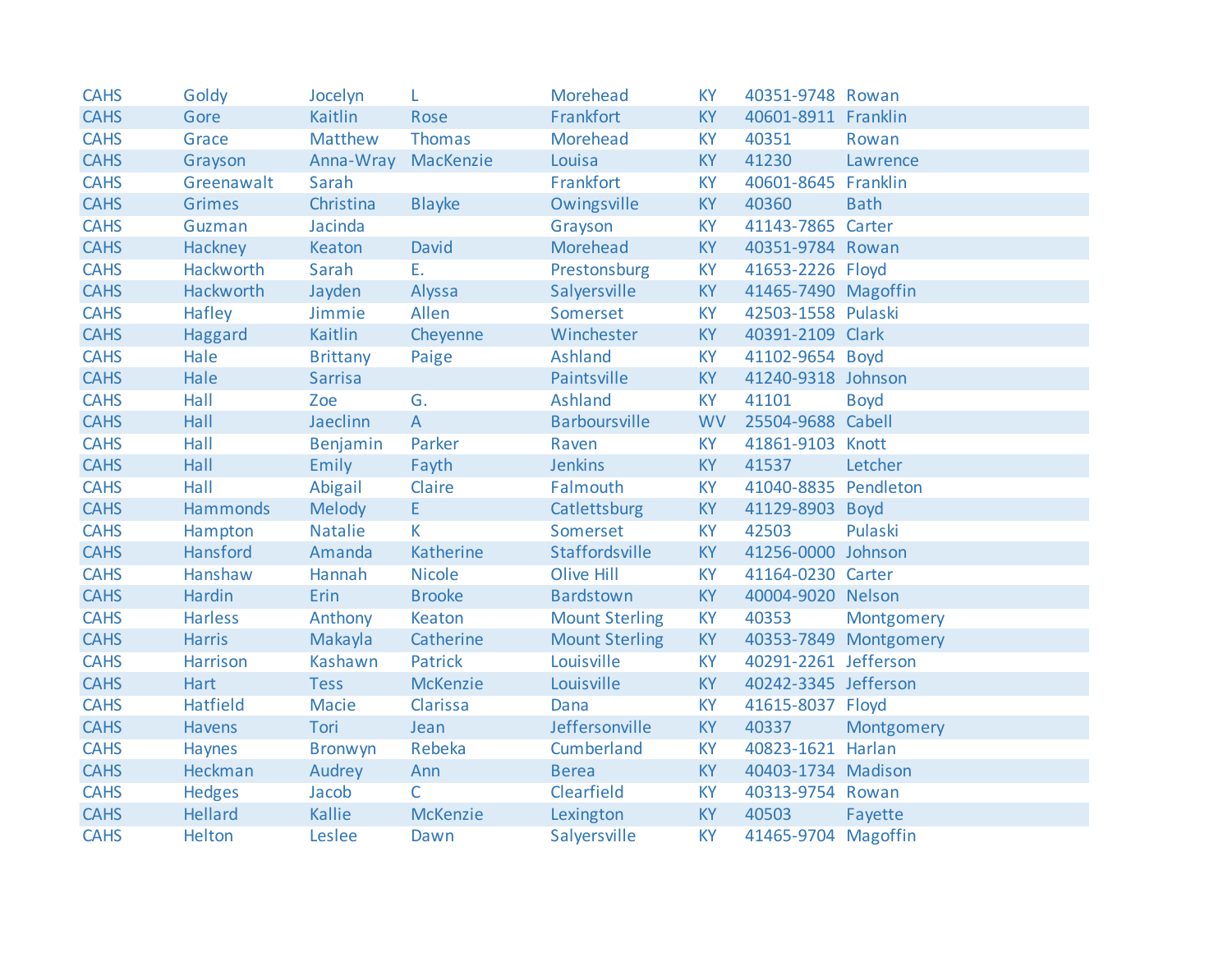| <b>CAHS</b> | Helton          | Christopher J   |                 | <b>West Liberty</b>   | <b>KY</b> | 41472-9490 Morgan     |                       |
|-------------|-----------------|-----------------|-----------------|-----------------------|-----------|-----------------------|-----------------------|
| <b>CAHS</b> | <b>Hendrix</b>  | Holly           | <b>Brooks</b>   | <b>Hebron</b>         | <b>KY</b> | 41048                 | <b>Boone</b>          |
| <b>CAHS</b> | Hensley         | Olivia          | Claire          | <b>Ashland</b>        | <b>KY</b> | 41102-9799            | <b>Boyd</b>           |
| <b>CAHS</b> | Hensley         | <b>Nikki</b>    | Lynn            | Morehead              | <b>KY</b> | 40351-8341 Rowan      |                       |
| <b>CAHS</b> | Hernandez       | Mirlen          |                 | Lexington             | <b>KY</b> | 40504-2582 Fayette    |                       |
| <b>CAHS</b> | Hester          | Emily           | Claire          | La Grange             | <b>KY</b> | 40031-8991 Oldham     |                       |
| <b>CAHS</b> | <b>Hicks</b>    | Jacob           | Elijah          | <b>Olive Hill</b>     | <b>KY</b> | 41164                 | Carter                |
| <b>CAHS</b> | <b>Hicks</b>    | Kaytlyn         | Rose            | David                 | <b>KY</b> | 41616                 | Floyd                 |
| <b>CAHS</b> | <b>Hicks</b>    | Heather         | S               | <b>East Bernstadt</b> | KY        | 40729                 | Laurel                |
| <b>CAHS</b> | Himes           | Megan           | Elizabeth       | Georgetown            | <b>KY</b> | 40324                 | <b>Scott</b>          |
| <b>CAHS</b> | Hoaglin         | Tristan         | P               | Winchester            | KY        | 40391-6908 Clark      |                       |
| <b>CAHS</b> | <b>Hobbs</b>    | <b>Bailey</b>   | <b>Marie</b>    | Shepherdsville        | <b>KY</b> | 40165-0000 Bullitt    |                       |
| <b>CAHS</b> | <b>Holbrook</b> | Hannah          | Larkin          | Grayson               | <b>KY</b> | 41143                 | Carter                |
| <b>CAHS</b> | <b>Holbrook</b> | <b>Kellie</b>   | <b>Nicole</b>   | <b>West Liberty</b>   | <b>KY</b> | 41472                 | Morgan                |
| <b>CAHS</b> | Holcomb         | Marsha          | <b>Diane</b>    | Whitesburg            | <b>KY</b> | 41858                 | Letcher               |
| <b>CAHS</b> | Holder          | Makayla         | Idarenee'       | <b>Creal Springs</b>  | IL.       | 62922-4421 Williamson |                       |
| <b>CAHS</b> | Holler          | Leeanna         | S               | <b>Mayslick</b>       | <b>KY</b> | 41055-0103 Mason      |                       |
| <b>CAHS</b> | Hostetler       | Christine       | Renee           | Lawrenceburg          | <b>KY</b> | 40342-0000 Anderson   |                       |
| <b>CAHS</b> | Howard          | Vanessa         | Sue             | <b>Sandy Hook</b>     | <b>KY</b> | 41171-9042 Elliott    |                       |
| <b>CAHS</b> | Howard          | Elle            |                 | Lexington             | <b>KY</b> | 40509-2051 Fayette    |                       |
| <b>CAHS</b> | Howard          | <b>Billie</b>   | Sue             | <b>Jenkins</b>        | <b>KY</b> | 41537-0651 Letcher    |                       |
| <b>CAHS</b> | Howard          | Cecil           |                 | <b>Jenkins</b>        | <b>KY</b> | 41537-0651 Letcher    |                       |
| <b>CAHS</b> | Howard          | David           |                 | <b>Jenkins</b>        | <b>KY</b> | 41537-0651 Letcher    |                       |
| <b>CAHS</b> | Howard          | <b>Kiana</b>    | Rena            | Salyersville          | <b>KY</b> | 41465-7073 Magoffin   |                       |
| <b>CAHS</b> | Howard          | Shawnda         | Mae             | Salyersville          | <b>KY</b> | 41465-1632 Magoffin   |                       |
| <b>CAHS</b> | Hudson          | Anna            | Faith           | Morehead              | <b>KY</b> | 40351-9582 Rowan      |                       |
| <b>CAHS</b> | Humphrey        | Kyrsten         | <b>Nicole</b>   | Louisville            | <b>KY</b> | 40258-1949 Jefferson  |                       |
| <b>CAHS</b> | Hunt            | Courtney        | Renea           | Flemingsburg          | <b>KY</b> | 41041                 | <b>Fleming</b>        |
| <b>CAHS</b> | Hunt            | <b>Dallas</b>   | Ray             | Carlisle              | <b>KY</b> | 40311                 | <b>Nicholas</b>       |
| <b>CAHS</b> | Hupp            | Lakyn           | <b>Beth</b>     | Seaman                | <b>OH</b> | 45679-9717            | Adams                 |
| <b>CAHS</b> | <b>Hutchens</b> | Devon           | <b>McKae</b>    | Greenup               | <b>KY</b> | 41144                 | <b>Boyd</b>           |
| <b>CAHS</b> | Hyden           | Allison         | H               | <b>Minnie</b>         | <b>KY</b> | 41651                 | Floyd                 |
| <b>CAHS</b> | Ingram          | Madison         | P               | <b>Mount Sterling</b> | <b>KY</b> |                       | 40353-7910 Montgomery |
| <b>CAHS</b> | Ison            | <b>Brooklyn</b> | <b>Danielle</b> | Lexington             | <b>KY</b> | 40517                 | Fayette               |
| <b>CAHS</b> | Jackson         | <b>Matthew</b>  | <b>Murphy</b>   | <b>Dickson</b>        | <b>TN</b> | 37055-2946 Dickson    |                       |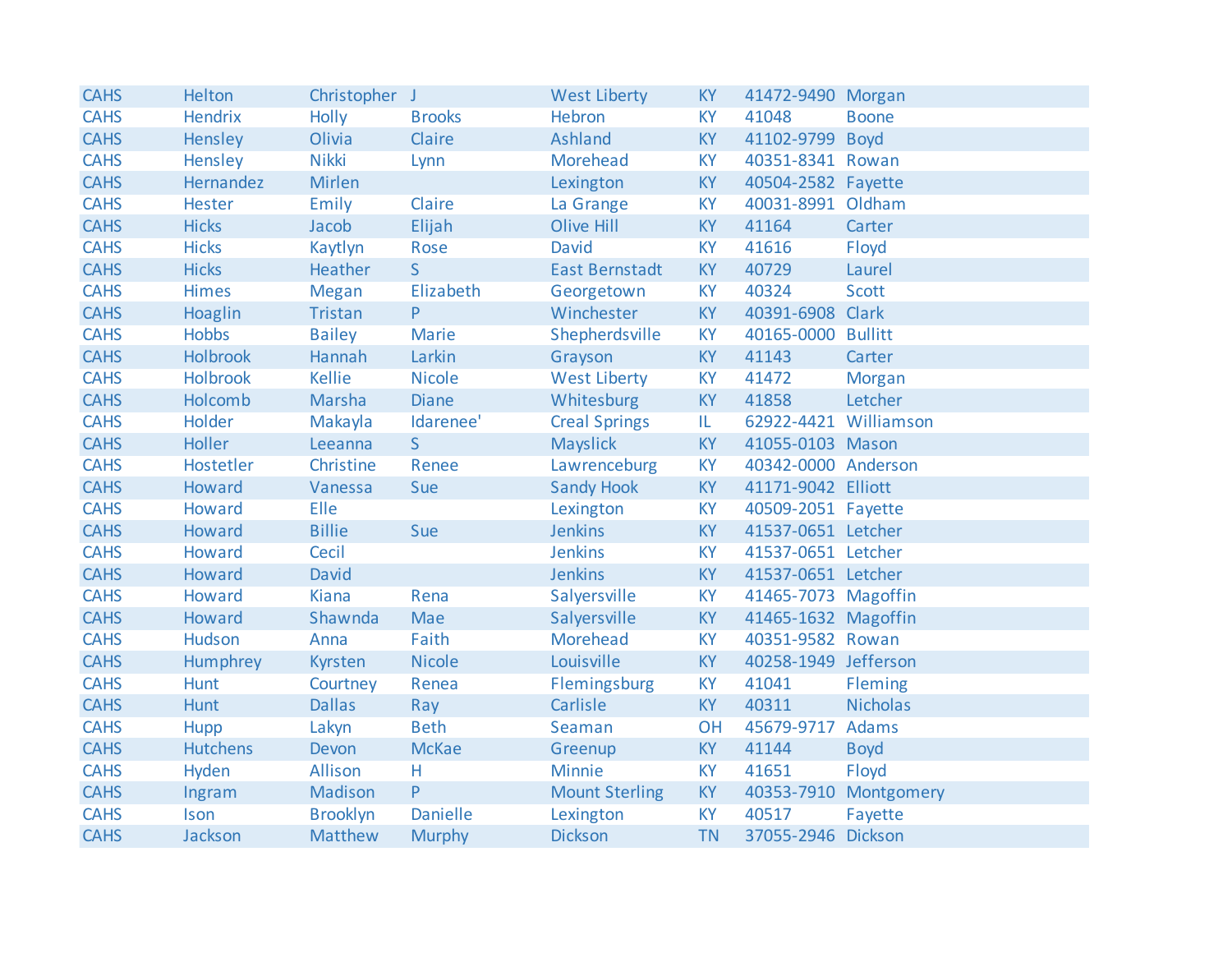| <b>CAHS</b> | Jacobs         | Alex             |                | Huntsville             | <b>OH</b> | 43324-9593 Logan     |                       |
|-------------|----------------|------------------|----------------|------------------------|-----------|----------------------|-----------------------|
| <b>CAHS</b> | <b>Jenkins</b> | Madison          | Paisley        | Paintsville            | <b>KY</b> | 41240                | Johnson               |
| <b>CAHS</b> | <b>Jenkins</b> | Ethan            | Michael        | Morehead               | <b>KY</b> | 40351                | Rowan                 |
| <b>CAHS</b> | Johnson        | Trenton          | Jamaal         | Acworth                | <b>GA</b> | 30101                | Cobb                  |
| <b>CAHS</b> | Johnson        | CaNeilya         |                | Lexington              | <b>KY</b> | 40515-5339 Fayette   |                       |
| <b>CAHS</b> | Johnson        | Olivia           | Lauren         | Wallingford            | KY        | 41093                | Fleming               |
| <b>CAHS</b> | Johnson        | Zachary          |                | <b>Fishers</b>         | IN        | 46037-5955 Hamilton  |                       |
| <b>CAHS</b> | Johnson        | <b>Brian</b>     |                | Paintsville            | <b>KY</b> | 41240-8899 Johnson   |                       |
| <b>CAHS</b> | Johnson        | Harley           | N              | <b>Hazard</b>          | KY        | 41701                | Perry                 |
| <b>CAHS</b> | Jones          | Allison          |                | Winchester             | <b>KY</b> | 40391-1167           | <b>Clark</b>          |
| <b>CAHS</b> | Jones          | <b>Brooklyn</b>  | Kay            | Thurman                | OH        | 45685                | Gallia                |
| <b>CAHS</b> | Jones          | <b>Megan</b>     | R              | Jeffersonville         | <b>KY</b> |                      | 40337-9404 Montgomery |
| <b>CAHS</b> | Jones          | Cassie           | Leigh          | <b>Mount Sterling</b>  | <b>KY</b> | 40353                | Montgomery            |
| <b>CAHS</b> | Jones          | <b>Tiffany</b>   | Faith          | Sharpsburg             | <b>KY</b> | 40374                | <b>Nicholas</b>       |
| <b>CAHS</b> | Jones          | Rodney           | Cameron        | Morehead               | <b>KY</b> | 40351-7032 Rowan     |                       |
| <b>CAHS</b> | Jordan         | Eden             | Victoria       | Vanceburg              | <b>KY</b> | 41179-0000 Lewis     |                       |
| <b>CAHS</b> | Jouett         | Alyssa           | D              | <b>Mount Sterling</b>  | <b>KY</b> |                      | 40353-1411 Montgomery |
| <b>CAHS</b> | Justice        | Chelby           | Justice        | Hardy                  | <b>KY</b> | 41531-8704 Pike      |                       |
| <b>CAHS</b> | <b>Karrick</b> | <b>Brooke</b>    | <b>Nicole</b>  | Wallingford            | <b>KY</b> | 41093                | Fleming               |
| <b>CAHS</b> | <b>Kawall</b>  | Madison          | P              | Somonauk               | IL.       | 60552-9590 DeKalb    |                       |
| <b>CAHS</b> | Kays           | Evan             | $\mathsf{C}$   | Lawrenceburg           | <b>KY</b> | 40342                | Anderson              |
| <b>CAHS</b> | <b>Kazee</b>   | <b>Bridgette</b> | Ann            | <b>Russell</b>         | <b>KY</b> | 41169-1416 Greenup   |                       |
| <b>CAHS</b> | <b>Keesy</b>   | <b>Brady</b>     | Daniel Wayne   | Morehead               | KY        | 40351-7860 Rowan     |                       |
| <b>CAHS</b> | Keeton         | Colton           | Zane           | Salyersville           | KY        | 41465                | <b>Magoffin</b>       |
| <b>CAHS</b> | Keeton         | Elizabeth        | Hope           | <b>West Liberty</b>    | KY        | 41472-7608 Morgan    |                       |
| <b>CAHS</b> | Kennedy        | Joshua           | <b>Patrick</b> | Edgewood               | <b>KY</b> | 41017                | Kenai Peninsula       |
| <b>CAHS</b> | <b>Kidd</b>    | <b>Dexter</b>    | Alexander      | <b>Auxier</b>          | <b>KY</b> | 41602                | Floyd                 |
| <b>CAHS</b> | Kilgore        | Kaylee           | Faith          | <b>Olive Hill</b>      | <b>KY</b> | 41164-9450 Carter    |                       |
| <b>CAHS</b> | <b>Kindred</b> | Christina        | <b>Marrie</b>  | <b>Mount Orab</b>      | OH        | 45154-9531 Brown     |                       |
| <b>CAHS</b> | <b>King</b>    | Hayley           | Madison        | Ridgeway               | <b>SC</b> | 29130-7626 Fairfield |                       |
| <b>CAHS</b> | Kiolbassa      | Kathleen         | Ann            | <b>Hoffman Estates</b> | IL.       | 60192-1322 Cook      |                       |
| <b>CAHS</b> | <b>Kiser</b>   | <b>Tanton</b>    | <b>Fields</b>  | <b>Olive Hill</b>      | <b>KY</b> | 41164                | Carter                |
| <b>CAHS</b> | <b>Kizziah</b> | Stephanie        | Diana          | Swansboro              | <b>NC</b> | 28584                | Pulaski               |
| <b>CAHS</b> | <b>Knipp</b>   | <b>Kelly</b>     | Jean           | Grayson                | KY        | 41143-0152 Carter    |                       |
| <b>CAHS</b> | Lafferty       | Kortney          | <b>Nicole</b>  | Prestonsburg           | <b>KY</b> | 41653-1384 Floyd     |                       |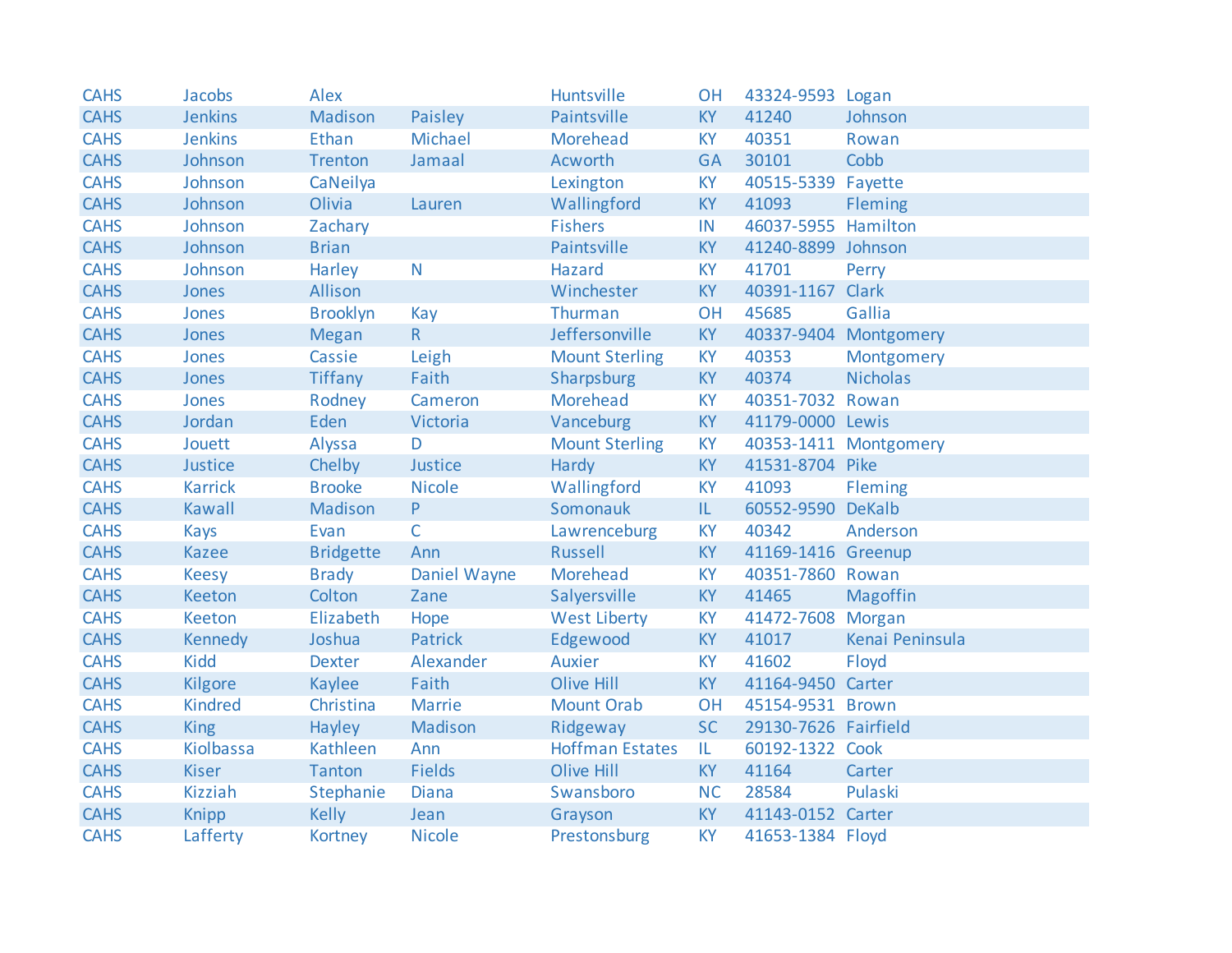| <b>CAHS</b> | Lane            | Christopher David |                | Owingsville           | <b>KY</b> | 40360-8703 Bath      |                |
|-------------|-----------------|-------------------|----------------|-----------------------|-----------|----------------------|----------------|
| <b>CAHS</b> | Lane            | Karlye            | <b>B.</b>      | Louisville            | <b>KY</b> | 40222                | Jefferson      |
| <b>CAHS</b> | Laudermilt      | Ashley            | <b>Nicole</b>  | Hillsboro             | <b>KY</b> | 41049                | Rowan          |
| <b>CAHS</b> | Leadingham      | Jodi              | <b>Kaliska</b> | Flatwoods             | <b>KY</b> | 41139-1249 Greenup   |                |
| <b>CAHS</b> | Lee             | <b>Nikole</b>     | Makenna        | Whitesburg            | <b>KY</b> | 41858                | Letcher        |
| <b>CAHS</b> | Leger           | Jessica           | Rose           | <b>Mount Sterling</b> | <b>KY</b> | 40353                | Montgomery     |
| <b>CAHS</b> | Lennex-Stone    | June              | Elizabeth      | Morehead              | <b>KY</b> | 40351                | Rowan          |
| <b>CAHS</b> | Lester          | Jennie            |                | Salyersville          | <b>KY</b> | 41465-1660 Magoffin  |                |
| <b>CAHS</b> | Lewis           | Courtney          | <b>Nicole</b>  | Ashland               | <b>KY</b> | 41101-2813 Boyd      |                |
| <b>CAHS</b> | Lewis           | Warren            | Michael        | Greenup               | <b>KY</b> | 41144-7410 Greenup   |                |
| <b>CAHS</b> | Lewis           | Emiley            |                | Hindman               | <b>KY</b> | 41822-1464 Knott     |                |
| <b>CAHS</b> | Lewis           | Nancy             | Lynn           | <b>West Liberty</b>   | <b>KY</b> | 41472-8049 Morgan    |                |
| <b>CAHS</b> | <b>Liles</b>    | Dorothy           | Grace          | <b>Mount Sterling</b> | KY        | 40353                | Montgomery     |
| <b>CAHS</b> | Lilly           | Genevieve         | Alicia         | Cincinnati            | <b>OH</b> | 45240-3607 Hamilton  |                |
| <b>CAHS</b> | Linville        | Cari              | Janae          | Germantown            | <b>KY</b> | 41044                | <b>Bracken</b> |
| <b>CAHS</b> | Little          | Haley             | <b>Nicole</b>  | <b>Olive Hill</b>     | <b>KY</b> | 41164                | Carter         |
| <b>CAHS</b> | Logan           | Christopher James |                | Viper                 | KY        | 41774-8855 Perry     |                |
| <b>CAHS</b> | Lopez           | Kaydie            | Dale           | <b>Mount Orab</b>     | OH        | 45154-8346 Brown     |                |
| <b>CAHS</b> | Lundberg        | Mikaela           | Dawn           | Circleville           | OH        | 43113-9455 Pickaway  |                |
| <b>CAHS</b> | <b>MacAdams</b> | Glory             | B              | Williamstown          | <b>KY</b> | 41097-4931 Grant     |                |
| <b>CAHS</b> | <b>Mace</b>     | Chloe             | Marie          | <b>Morehead</b>       | <b>KY</b> | 40351                | Rowan          |
| <b>CAHS</b> | <b>Manis</b>    | William           | Austin         | Wurtland              | <b>KY</b> | 41144-6357 Greenup   |                |
| <b>CAHS</b> | Marriott        | Cameron           | S.             | <b>Redlands</b>       | CA        | 92373                | San Bernardino |
| <b>CAHS</b> | <b>Marshall</b> | Haylee            | <b>Brooke</b>  | Flemingsburg          | KY        | 41041                | Fleming        |
| <b>CAHS</b> | Marshall        | Alexandria        | Paige          | Van Lear              | <b>KY</b> | 41265                | Johnson        |
| <b>CAHS</b> | Marstiller      | Chloe             | Lynn           | <b>Olive Hill</b>     | <b>KY</b> | 41164-7377 Carter    |                |
| <b>CAHS</b> | Martinez        | Jaime             | P.             | Ashland               | <b>KY</b> | 41102-5265 Boyd      |                |
| <b>CAHS</b> | Mastropaolo     | Owen              |                | Chicago               | IL.       | 60655-3232 Cook      |                |
| <b>CAHS</b> | May             | <b>Byron</b>      | $\mathsf{R}$   | Morehead              | <b>KY</b> | 40351-8842 Rowan     |                |
| <b>CAHS</b> | <b>McCarty</b>  | Benjamin          | Robert         | Lexington             | KY        | 40515-5101 Fayette   |                |
| <b>CAHS</b> | <b>McCarty</b>  | Caleb             | Matthew        | Salyersville          | <b>KY</b> | 41465-8567 Magoffin  |                |
| <b>CAHS</b> | <b>McCloud</b>  | Kylee             | A              | Huntington            | <b>WV</b> | 25704-8802 Wayne     |                |
| <b>CAHS</b> | McConnell       | Lily              | Catherine      | Louisville            | <b>KY</b> | 40217-1928 Jefferson |                |
| <b>CAHS</b> | <b>McCoy</b>    | Maura             | <b>Brynn</b>   | Harold                | <b>KY</b> | 41635                | Pike           |
| <b>CAHS</b> | <b>McDonald</b> | <b>Tina</b>       | M              | Ashland               | <b>KY</b> | 41102-8945 Boyd      |                |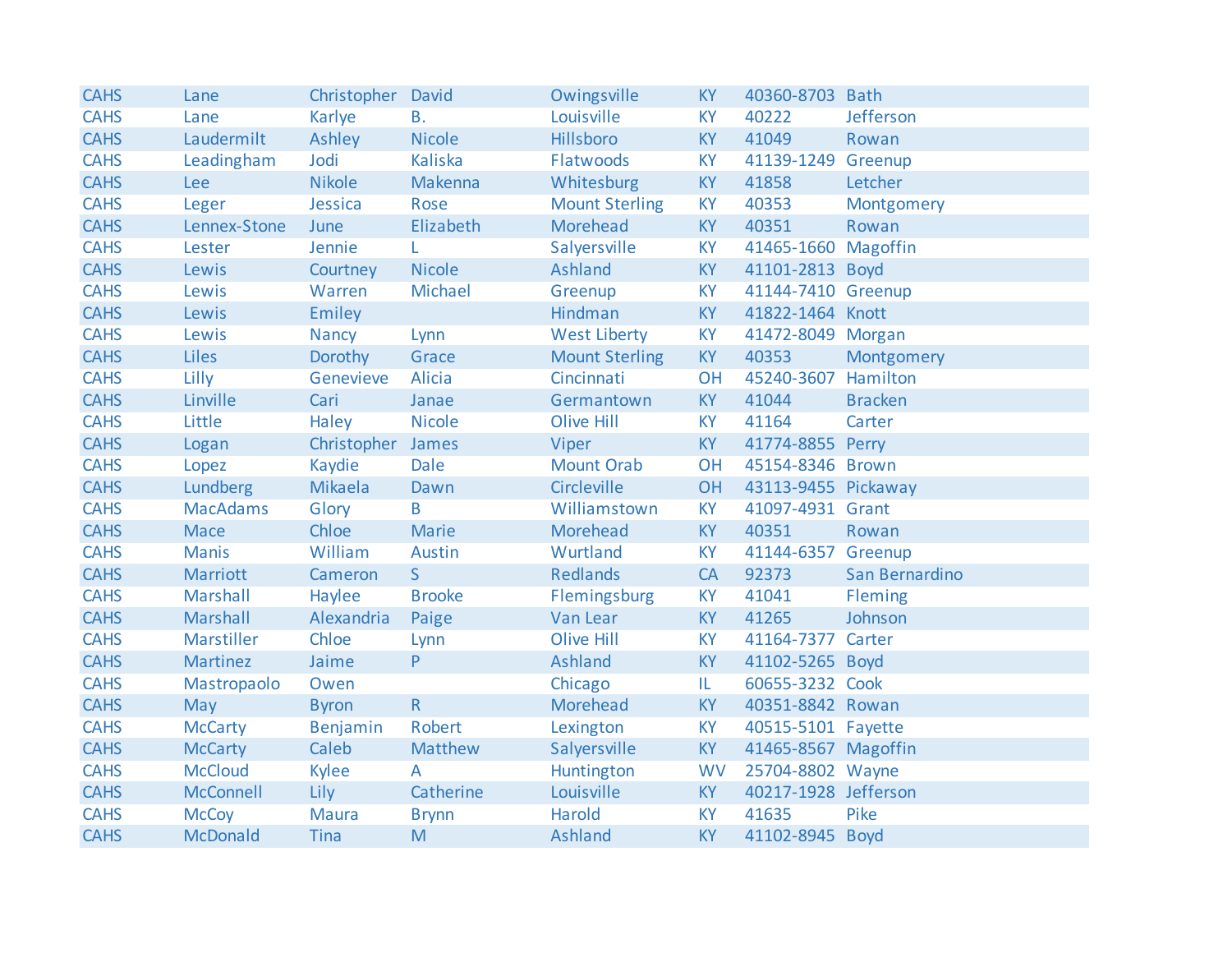| <b>CAHS</b> | <b>McDonald</b>  | <b>Kateland</b> | <b>Elizabeth Rose</b> | Prestonsburg          | <b>KY</b> | 41653                | Floyd            |
|-------------|------------------|-----------------|-----------------------|-----------------------|-----------|----------------------|------------------|
| <b>CAHS</b> | <b>McFarland</b> | Maxwell         |                       | Salyersville          | <b>KY</b> | 41465-1033 Magoffin  |                  |
| <b>CAHS</b> | <b>McMann</b>    | Kimberly        |                       | Upatoi                | <b>GA</b> | 31829-1806 Muscogee  |                  |
| <b>CAHS</b> | <b>McMurtrey</b> | Makayla         |                       | Winchester            | KY        | 40391-8176 Clark     |                  |
| <b>CAHS</b> | <b>McPeek</b>    | Hailey          | <b>Nicole</b>         | Pikeville             | <b>KY</b> | 41501-5813 Pike      |                  |
| <b>CAHS</b> | <b>Meade</b>     | Lyndsey         |                       | Pikeville             | <b>KY</b> | 41501                | Pike             |
| <b>CAHS</b> | <b>Meadows</b>   | Maryanna        |                       | <b>Parkers Lake</b>   | <b>KY</b> | 42634-9268 McCreary  |                  |
| <b>CAHS</b> | <b>Meckley</b>   | Amber           | <b>Brikel</b>         | Abbottstown           | PA        | 17301-9518 Adams     |                  |
| <b>CAHS</b> | <b>Miller</b>    | Elijah          | <b>Boone</b>          | Catlettsburg          | KY        | 41129-8712 Boyd      |                  |
| <b>CAHS</b> | <b>Miller</b>    | Charles         | Michael               | Winchester            | <b>KY</b> | 40391-1621 Clark     |                  |
| <b>CAHS</b> | <b>Miller</b>    | Victoria        | Ann                   | Lancaster             | <b>KY</b> | 40444-8946 Garrard   |                  |
| <b>CAHS</b> | Miller           | Michael         | N.                    | Jeremiah              | <b>KY</b> | 41826-9095 Letcher   |                  |
| <b>CAHS</b> | <b>Miller</b>    | Dakota          | Hunter                | <b>Mount Sterling</b> | <b>KY</b> | 40353                | Montgomery       |
| <b>CAHS</b> | Miller           | Daniel          | <b>Bradley</b>        | <b>Mount Olivet</b>   | <b>KY</b> | 41064-7725 Robertson |                  |
| <b>CAHS</b> | <b>Miller</b>    | Christopher     | <b>Bryce</b>          | Shelbyville           | <b>KY</b> | 40065-9526 Shelby    |                  |
| <b>CAHS</b> | <b>Minix</b>     | Roy             | Daymeon               | Salyersville          | <b>KY</b> | 41465                | Magoffin         |
| <b>CAHS</b> | Mitchell         | Sarah           | Jane                  | Columbus              | OH        | 43235-1932 Franklin  |                  |
| <b>CAHS</b> | Mitchell         | Cody            | <b>Reed</b>           | Pikeville             | KY        | 41501-6929 Pike      |                  |
| <b>CAHS</b> | Molden           | <b>Brenna</b>   | F.                    | Somerset              | <b>KY</b> | 42503-8839 Pulaski   |                  |
| <b>CAHS</b> | <b>Moore</b>     | Malaysia        | <b>Denise</b>         | Lexington             | KY        | 40504-3306 Fayette   |                  |
| <b>CAHS</b> | <b>Moore</b>     | Sydney          | Jo                    | Virgie                | <b>KY</b> | 41572                | Pike             |
| <b>CAHS</b> | <b>Morey</b>     | Jacob           | <b>Thomas</b>         | <b>Mousie</b>         | <b>KY</b> | 41839-0134 Knott     |                  |
| <b>CAHS</b> | Morgan           | Luke            |                       | Mayslick              | KY        | 41055                | <b>Mason</b>     |
| <b>CAHS</b> | Morrison         | <b>Barbara</b>  | Rayann                | Prestonsburg          | <b>KY</b> | 41653-8012 Floyd     |                  |
| <b>CAHS</b> | <b>Mosley</b>    | <b>Melissa</b>  |                       | London                | <b>KY</b> | 40741-5006 Laurel    |                  |
| <b>CAHS</b> | <b>Mowell</b>    | <b>Alexis</b>   | <b>Nicole</b>         | Springfield           | OH        | 45503                | <b>Clark</b>     |
| <b>CAHS</b> | <b>Mullins</b>   | Stephinie       | <b>Nichole</b>        | Jackson               | <b>KY</b> | 41339-8354 Breathitt |                  |
| <b>CAHS</b> | <b>Mullins</b>   | Nathan          | Cole                  | <b>Myra</b>           | <b>KY</b> | 41549-0065 Pike      |                  |
| <b>CAHS</b> | <b>Mullins</b>   | Austin          | <b>Tyler</b>          | Clay City             | <b>KY</b> | 40312-9040 Powell    |                  |
| <b>CAHS</b> | <b>Munson</b>    | <b>Brian</b>    |                       | Jackson               | <b>KY</b> | 41339                | <b>Breathitt</b> |
| <b>CAHS</b> | <b>Murphy</b>    | Andrea          |                       | <b>Ashland</b>        | <b>KY</b> | 41101-7250 Boyd      |                  |
| <b>CAHS</b> | <b>Muse</b>      | <b>Brittany</b> | L.                    | Flemingsburg          | KY        | 41041-9239 Fleming   |                  |
| <b>CAHS</b> | <b>Muse</b>      | Aaron           | Collin                | Somerset              | <b>KY</b> | 42503-6124 Pulaski   |                  |
| <b>CAHS</b> | Musselman        | Margaret        | Ann                   | Pickerington          | OH        | 43147                | Fairfield        |
| <b>CAHS</b> | <b>Mynhier</b>   | Mary            | Elizabeth             | Morehead              | <b>KY</b> | 40351-6008 Rowan     |                  |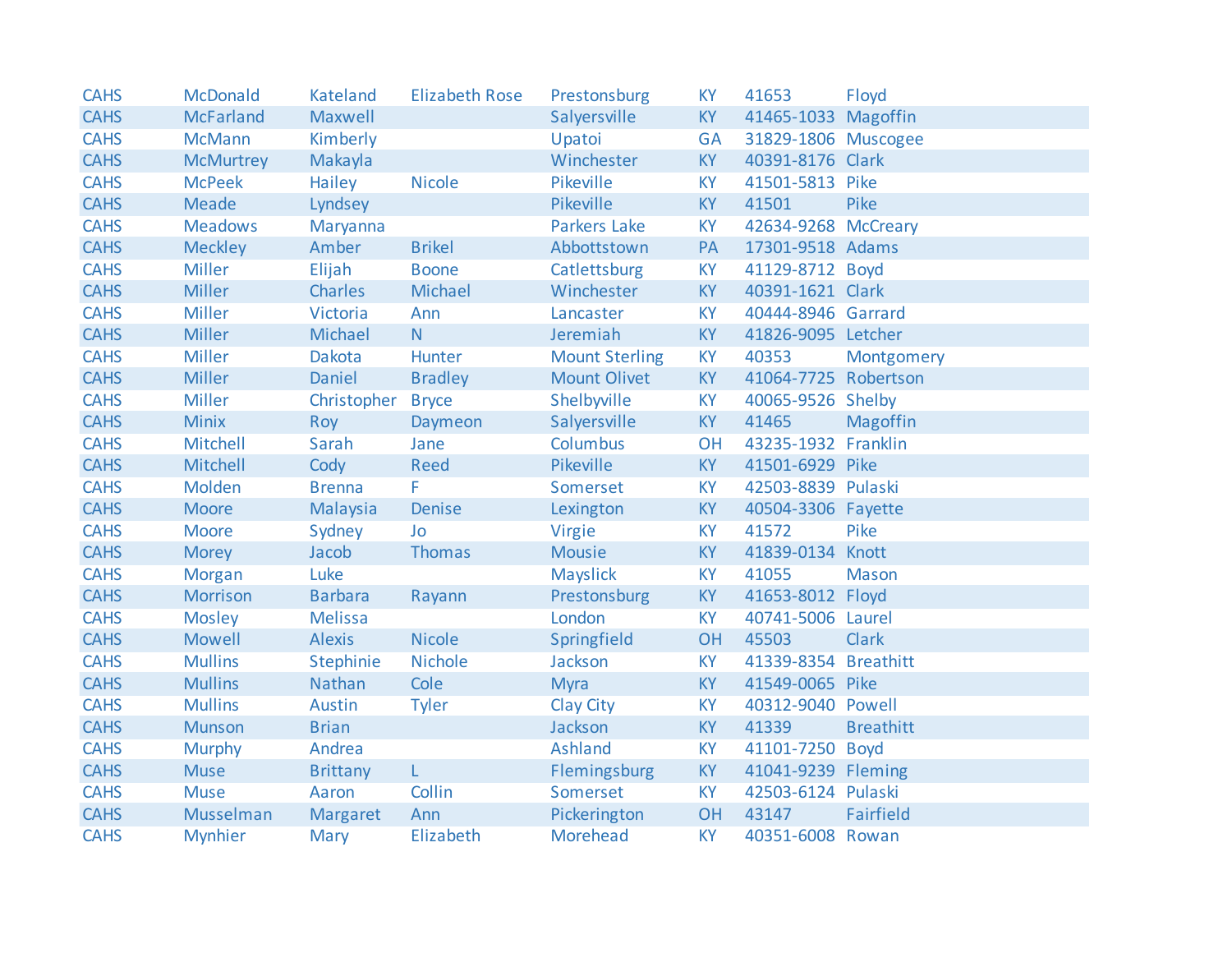| <b>CAHS</b> | <b>Napier</b>  | <b>Trey</b>     | $\overline{A}$ | <b>Olive Hill</b>     | <b>KY</b> | 41164                | Carter                  |
|-------------|----------------|-----------------|----------------|-----------------------|-----------|----------------------|-------------------------|
| <b>CAHS</b> | <b>Napier</b>  | Reagan          | Grace          | Frankfort             | <b>KY</b> | 40601-1330 Franklin  |                         |
| <b>CAHS</b> | Napolitano     | James           | Angelo         | <b>Columbus</b>       | <b>OH</b> | 43215-1949 Franklin  |                         |
| <b>CAHS</b> | <b>Nash</b>    | Victoria        | Lynn           | Florence              | <b>KY</b> | 41042-4315 Boone     |                         |
| <b>CAHS</b> | <b>Neal</b>    | Olyvia          | R              | Monticello            | <b>KY</b> | 42633-9676 Wayne     |                         |
| <b>CAHS</b> | Newsome        | Shyanna         | L              | Pikeville             | <b>KY</b> | 41501-6720 Pike      |                         |
| <b>CAHS</b> | <b>Nichols</b> | Ciara           | L              | Catlettsburg          | KY        | 41129                | Greenup                 |
| <b>CAHS</b> | Nicholson      | Adeline         |                | Scottdale             | PA        |                      | 15683-1013 Westmoreland |
| <b>CAHS</b> | Nipper         | <b>Becky</b>    | Ann            | <b>Mount Sterling</b> | <b>KY</b> |                      | 40353-9156 Montgomery   |
| <b>CAHS</b> | Nitishin       | Julia           | Paige          | Louisville            | <b>KY</b> | 40291-1933 Jefferson |                         |
| <b>CAHS</b> | Oney           | Christy         |                | Clay City             | KY        | 40312-9506 Powell    |                         |
| <b>CAHS</b> | Ousley         | Hannah          |                | Paintsville           | <b>KY</b> | 41240-8558 Johnson   |                         |
| <b>CAHS</b> | Overstreet     | Hailey          | Madison        | Elizabethtown         | KY        | 42701-5714 Hardin    |                         |
| <b>CAHS</b> | Owens          | Riliegh         | Elizabeth      | <b>New Haven</b>      | <b>KY</b> | 40051                | <b>Daviess</b>          |
| <b>CAHS</b> | Pate           | Ursula          | Graice         | Pendleton             | KY        | 40055                | Henry                   |
| <b>CAHS</b> | <b>Patrick</b> | Tina            | Lee            | Jeffersonville        | <b>KY</b> | 40337                | Montgomery              |
| <b>CAHS</b> | Paul           | Caleb           | Michael        | Morehead              | <b>KY</b> | 40351                | Rowan                   |
| <b>CAHS</b> | Payton         | Alyssa          |                | Lexington             | <b>KY</b> | 40515                | Fayette                 |
| <b>CAHS</b> | Perry          | Stephanie       | Marie          | Louisa                | <b>KY</b> | 41230-6261 Lawrence  |                         |
| <b>CAHS</b> | Pfaff          | <b>Taylor</b>   | Elizabeth      | <b>Hilliard</b>       | OH        | 43026-7128 Franklin  |                         |
| <b>CAHS</b> | Phoenix        | Olivia          | Paige          | Morehead              | <b>KY</b> | 40351                | Gallia                  |
| <b>CAHS</b> | Plumley        | Cassandra       | Dawn           | <b>Ashland</b>        | <b>KY</b> | 41102                | <b>Boyd</b>             |
| <b>CAHS</b> | Post           | Julianna        | <b>Noel</b>    | Morehead              | <b>KY</b> | 40351-7916 Rowan     |                         |
| <b>CAHS</b> | Potter         | Kendall         | R              | <b>Rising Sun</b>     | IN        | 47040                | Ohio                    |
| <b>CAHS</b> | Prewitt        | <b>Tanner</b>   | Dale           | Owingsville           | KY        |                      | 40360-7009 Montgomery   |
| <b>CAHS</b> | Price          | Mackenzie       | <b>Taylor</b>  | <b>Vine Grove</b>     | <b>KY</b> | 40175-6364 Meade     |                         |
| <b>CAHS</b> | Prichard       | <b>Brandia</b>  | $L_{\star}$    | <b>Hitchins</b>       | <b>KY</b> | 41146                | Carter                  |
| <b>CAHS</b> | Psimer         | Ana             | Elizabeth      | Lexington             | <b>KY</b> | 40502-3364 Fayette   |                         |
| <b>CAHS</b> | <b>Purvis</b>  | <b>Atticus</b>  | Finnegan       | Frankfort             | <b>KY</b> | 40601-4436 Franklin  |                         |
| <b>CAHS</b> | Quesenberry    | Sophie          | Louise         | Flatwoods             | <b>KY</b> | 41139-1617 Greenup   |                         |
| <b>CAHS</b> | Quiggins       | Everett         | Ray            | Louisville            | <b>KY</b> | 40205-2940 Jefferson |                         |
| <b>CAHS</b> | Rader          | <b>Taylor</b>   | A.             | Winchester            | <b>KY</b> | 40391                | <b>Clark</b>            |
| <b>CAHS</b> | Ramangkoune    | Monique         | Joy            | Radcliff              | <b>KY</b> | 40160-9307 Hardin    |                         |
| <b>CAHS</b> | Ramey          | <b>Brittany</b> | <b>Shea</b>    | Louisa                | KY        | 41230                | Lawrence                |
| <b>CAHS</b> | Ramey          | <b>Billie</b>   | $\mathsf{R}$   | Salyersville          | <b>KY</b> | 41465-0000 Magoffin  |                         |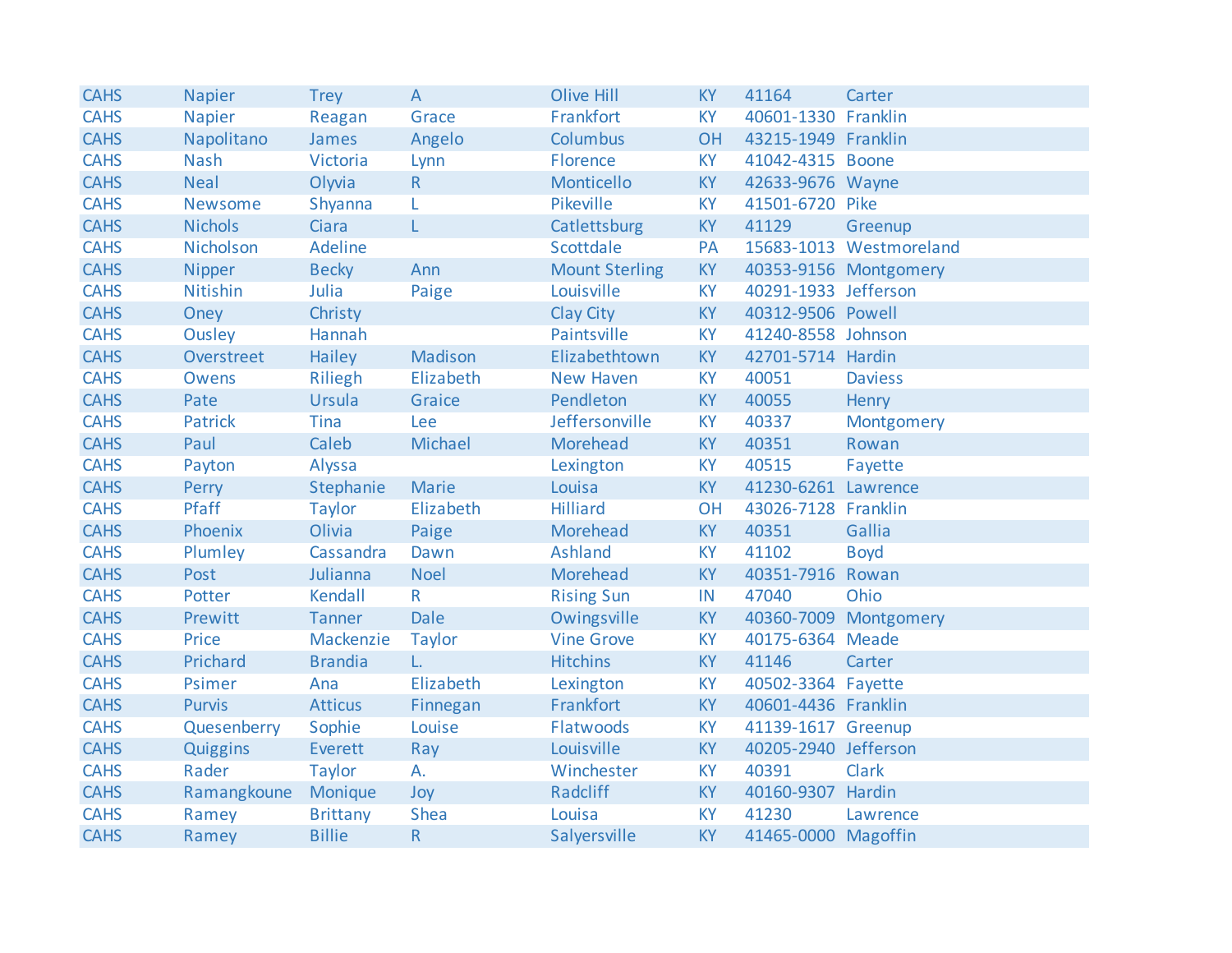| <b>CAHS</b> | Ranburger          | <b>Alexis</b>  |                 | Franklin            | <b>KY</b> | 42134-7193 Simpson   |                       |
|-------------|--------------------|----------------|-----------------|---------------------|-----------|----------------------|-----------------------|
| <b>CAHS</b> | Ratliff            | <b>Brooke</b>  | $\overline{A}$  | <b>Olive Hill</b>   | <b>KY</b> | 41164                | Carter                |
| <b>CAHS</b> | Ray                | Mikayla        | Elizabeth       | Owingsville         | <b>KY</b> | 40360                | <b>Bath</b>           |
| <b>CAHS</b> | Rayburn            | Alexandria     |                 | <b>Olive Hill</b>   | <b>KY</b> | 41164-1371           | Carter                |
| <b>CAHS</b> | <b>Reed-Napier</b> | Savannah       | Alexandria      | Wallingford         | <b>KY</b> | 41093                | Rowan                 |
| <b>CAHS</b> | <b>Reeves</b>      | Chandler       |                 | <b>Olive Hill</b>   | <b>KY</b> | 41164-4842 Elliott   |                       |
| <b>CAHS</b> | Reffett            | <b>Taylor</b>  | M.              | Cynthiana           | <b>KY</b> | 41031                | <b>Harrison</b>       |
| <b>CAHS</b> | Reid               | Christen       | N               | Flemingsburg        | KY        | 41041-0000 Fleming   |                       |
| <b>CAHS</b> | <b>Retallick</b>   | Benjamin       | <b>Donald</b>   | <b>Danville</b>     | KY        | 40422                | <b>Boyle</b>          |
| <b>CAHS</b> | Reynolds           | Makayla        | Lynn            | Morehead            | KY        | 40351                | Rowan                 |
| <b>CAHS</b> | <b>Rice</b>        | Shalayna       | <b>McKenzie</b> | <b>Ashland</b>      | KY        | 41101                | Jefferson             |
| <b>CAHS</b> | Richey             | Danny          | Steven          | Morehead            | <b>KY</b> | 40351                | Honolulu              |
| <b>CAHS</b> | Richter            | Paul           | Conner          | Maysville           | <b>KY</b> | 41056-9372 Mason     |                       |
| <b>CAHS</b> | Ridder             | <b>Kierra</b>  |                 | Louisville          | KY        | 40205-1911 Jefferson |                       |
| <b>CAHS</b> | Ridpath            | Peyton         |                 | Covington           | KY        | 41017-9726 Kenton    |                       |
| <b>CAHS</b> | <b>Roberts</b>     | Christian      | Aaron           | Louisa              | <b>KY</b> | 41230-5966 Lawrence  |                       |
| <b>CAHS</b> | <b>Roberts</b>     | Kennealy       | <b>Marie</b>    | Morehead            | <b>KY</b> | 40351-8765 Rowan     |                       |
| <b>CAHS</b> | Robinette          | Connor         | Wade            | <b>Ashland</b>      | <b>KY</b> | 41102-9408 Boyd      |                       |
| <b>CAHS</b> | Robinson           | Allyson        | B               | <b>Ashland</b>      | <b>KY</b> | 41102-4441 Boyd      |                       |
| <b>CAHS</b> | Rose               | Jacob          | Lazarus         | <b>Mt Sterling</b>  | KY        |                      | 40353-9341 Montgomery |
| <b>CAHS</b> | Rose               | <b>Desiree</b> | L               | Campton             | <b>KY</b> | 41301                | Wolfe                 |
| <b>CAHS</b> | Rousey             | Dawson         | M. Zane         | Hustonville         | <b>KY</b> | 40437-8590 Casey     |                       |
| <b>CAHS</b> | Rowe               | Shayna         | Paige           | Salyersville        | <b>KY</b> | 41465                | <b>Magoffin</b>       |
| <b>CAHS</b> | Ruriani            | Francesca      | <b>Elisa</b>    | Flatwoods           | <b>KY</b> | 41139                | Greenup               |
| <b>CAHS</b> | Ryan               | Hannah         | <b>Marie</b>    | Morehead            | <b>KY</b> | 40351                | Rowan                 |
| <b>CAHS</b> | Sandford           | Lucas          | $\overline{A}$  | Morehead            | KY        | 40351                | Fayette               |
| <b>CAHS</b> | Sandlin            | Jacob          | Wayne           | Mt. Sterling        | KY        | 40353                | Montgomery            |
| <b>CAHS</b> | Sanford            | Hailey         | T.              | Georgetown          | <b>KY</b> | 40324                | Scott                 |
| <b>CAHS</b> | Sargent            | Jodon          | Charles         | Grayson             | KY        | 41143-9676 Carter    |                       |
| <b>CAHS</b> | Sargent            | Hanna          | <b>Beth</b>     | <b>West Liberty</b> | KY        | 41472                | <b>Morgan</b>         |
| <b>CAHS</b> | Saul               | <b>Karena</b>  | Joetta          | Louisa              | KY        | 41230                | Lawrence              |
| <b>CAHS</b> | <b>Savage</b>      | Andrea         | Lynn            | Grayson             | <b>KY</b> | 41143-8508 Carter    |                       |
| <b>CAHS</b> | <b>Schlager</b>    | <b>Nicole</b>  | S.              | Mt. Sterling        | <b>KY</b> | 40353                | Montgomery            |
| <b>CAHS</b> | Schollenberger     | Lacey          | D.              | Lexington           | KY        | 40517-4254 Fayette   |                       |
| <b>CAHS</b> | Sewell             | <b>Noah</b>    | J               | Harrodsburg         | <b>KY</b> | 40330-9616 Mercer    |                       |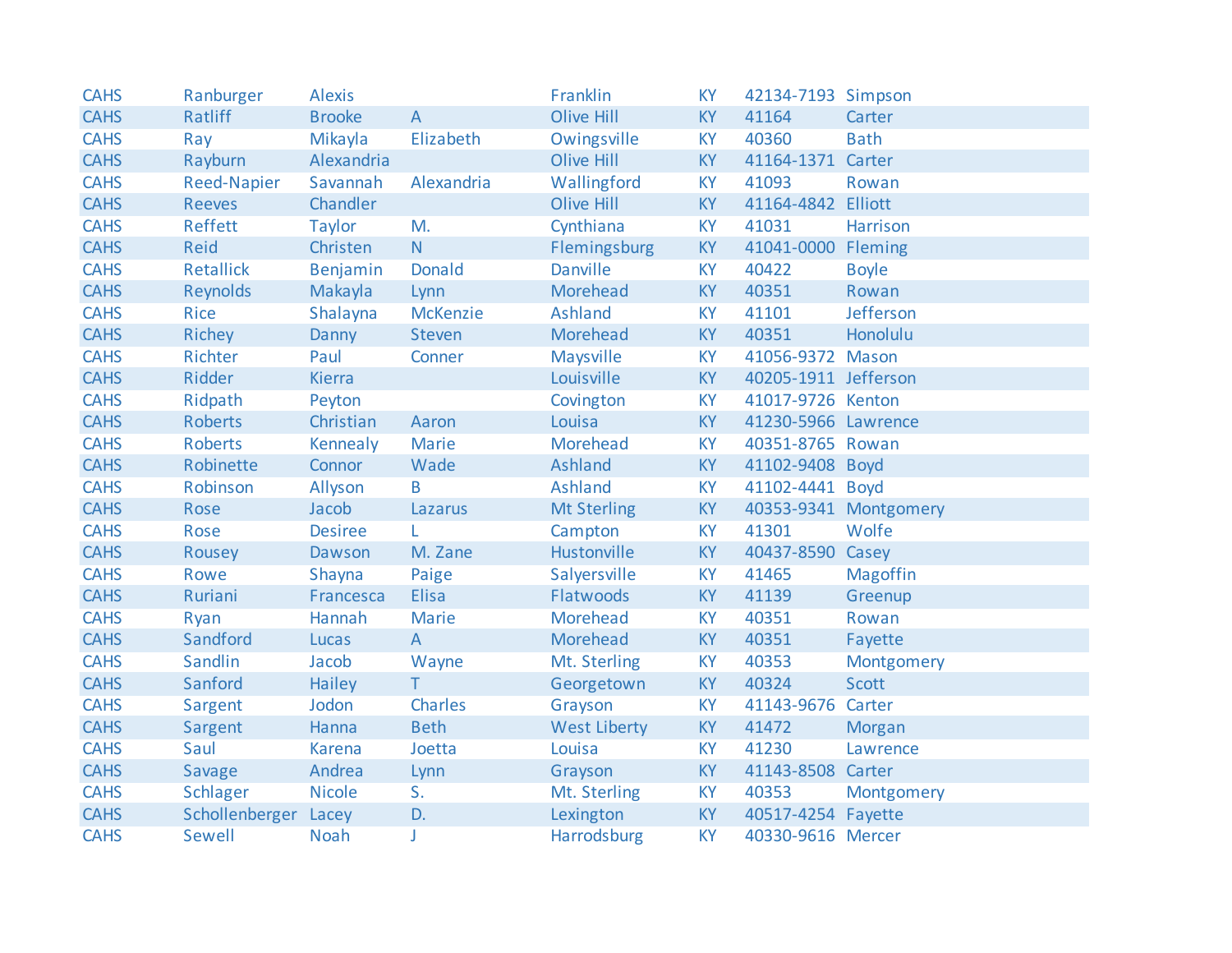| <b>CAHS</b> | Shapaka         | <b>Donnie</b>  | Shane         | <b>Russell</b>             | <b>KY</b> | 41169                | Carter                |
|-------------|-----------------|----------------|---------------|----------------------------|-----------|----------------------|-----------------------|
| <b>CAHS</b> | Shaver          | <b>Kiera</b>   | <b>Marie</b>  | Morehead                   | <b>KY</b> | 40351-8436 Rowan     |                       |
| <b>CAHS</b> | <b>Shearer</b>  | Alyssa         | <b>Brooke</b> | Louisville                 | <b>KY</b> | 40272                | Jefferson             |
| <b>CAHS</b> | Shelby          | Caleb          | Xavier        | Louisville                 | <b>KY</b> | 40228-2897 Jefferson |                       |
| <b>CAHS</b> | Short           | Daniel         | Wayne         | <b>Meally</b>              | <b>KY</b> | 41234                | Johnson               |
| <b>CAHS</b> | <b>Short</b>    | Caroline       |               | <b>Mount Sterling</b>      | KY        |                      | 40353-8010 Montgomery |
| <b>CAHS</b> | Simpson         | Heather        | <b>Nicole</b> | <b>Cold Spring</b>         | <b>KY</b> | 41076                | Campbell              |
| <b>CAHS</b> | Simpson         | Laura          | Renee         | Winchester                 | KY        | 40391-9645 Clark     |                       |
| <b>CAHS</b> | Simpson         | Rebecca        |               | Monticello                 | KY        | 42633-6433 Wayne     |                       |
| <b>CAHS</b> | <b>Skaggs</b>   | <b>Tabitha</b> | Lee           | Grayson                    | KY        | 41143-8471 Carter    |                       |
| <b>CAHS</b> | <b>Skaggs</b>   | <b>Molly</b>   | Jayde         | <b>Olive Hill</b>          | <b>KY</b> | 41164                | Carter                |
| <b>CAHS</b> | <b>Skeens</b>   | <b>Richard</b> | <b>Thomas</b> | <b>Russell</b>             | KY        | 41169                | <b>Boyd</b>           |
| <b>CAHS</b> | <b>Skeens</b>   | Benjamin       | David         | <b>Belcher</b>             | <b>KY</b> | 41513                | Pike                  |
| <b>CAHS</b> | Smith           | Shelby         | Hope          | Catlettsburg               | KY        | 41129                | <b>Boyd</b>           |
| <b>CAHS</b> | Smith           | Shianne        | <b>Odella</b> | Shepherdsville             | <b>KY</b> | 40165                | <b>Bullitt</b>        |
| <b>CAHS</b> | Smith           | Annistine      | Jade          | Middletown                 | OH        | 45042-9614           | <b>Butler</b>         |
| <b>CAHS</b> | Smith           | Skylar         | Joe           | <b>Olive Hill</b>          | <b>KY</b> | 41164                | Carter                |
| <b>CAHS</b> | Smith           | Anthony        | Fred          | <b>Elsmere</b>             | <b>KY</b> | 41018-4019 Kenton    |                       |
| <b>CAHS</b> | Smith           | Jasmine        | <b>Alexis</b> | Louisa                     | <b>KY</b> | 41230                | Lawrence              |
| <b>CAHS</b> | Smith           | Catherine      | Rose          | Waynesburg                 | KY        | 40489-9629 Lincoln   |                       |
| <b>CAHS</b> | Smith           | Sabrina        | <b>Diane</b>  | Wellington                 | <b>KY</b> | 40387-9113 Menifee   |                       |
| <b>CAHS</b> | Smith           | Cheyanne       | Lynne         | <b>Mount Sterling</b>      | KY        |                      | 40353-7948 Montgomery |
| <b>CAHS</b> | Smith           | <b>Bethany</b> | <b>Nicole</b> | Virgie                     | <b>KY</b> | 41572-0000 Pike      |                       |
| <b>CAHS</b> | Smith           | Zachary        | Wyatt         | Shelbyville                | KY        | 40065-9638 Shelby    |                       |
| <b>CAHS</b> | Smittle         | Samuel         | Cole          | <b>Ashland</b>             | KY        | 41101-2158 Greenup   |                       |
| <b>CAHS</b> | Snider          | Jacob          | $\mathsf K$   | Louisville                 | <b>KY</b> | 40291-1457 Jefferson |                       |
| <b>CAHS</b> | <b>Sparks</b>   | Andrea         | D             | Hillsboro                  | KY        | 41049-9294 Fleming   |                       |
| <b>CAHS</b> | <b>Sparks</b>   | <b>Tamara</b>  | Charleen      | Louisa                     | <b>KY</b> | 41230-6613 Lawrence  |                       |
| <b>CAHS</b> | <b>Sparks</b>   | Logan          | <b>Tyler</b>  | Salyersville               | KY        | 41465                | Magoffin              |
| <b>CAHS</b> | Spencer         | Chloe          |               | Richmond                   | <b>KY</b> | 40475-2204 Madison   |                       |
| <b>CAHS</b> | Spradlin        | Connor         | Auxier        | Flatgap                    | <b>KY</b> | 41219-9703 Johnson   |                       |
| <b>CAHS</b> | <b>Staggs</b>   | Madisyn        |               | Wheelersburg               | OH        | 45694-9047 Scioto    |                       |
| <b>CAHS</b> | Stamper         | Cameron        | M.            | Grayson                    | <b>KY</b> | 41143-8558 Carter    |                       |
| <b>CAHS</b> | Stearman        | Cassidy        | Layne         | <b>Mount Washingtor KY</b> |           | 40047-6846 Bullitt   |                       |
| <b>CAHS</b> | <b>Stephens</b> | Wesley         | Clay          | Wurtland                   | <b>KY</b> | 41144-6083 Greenup   |                       |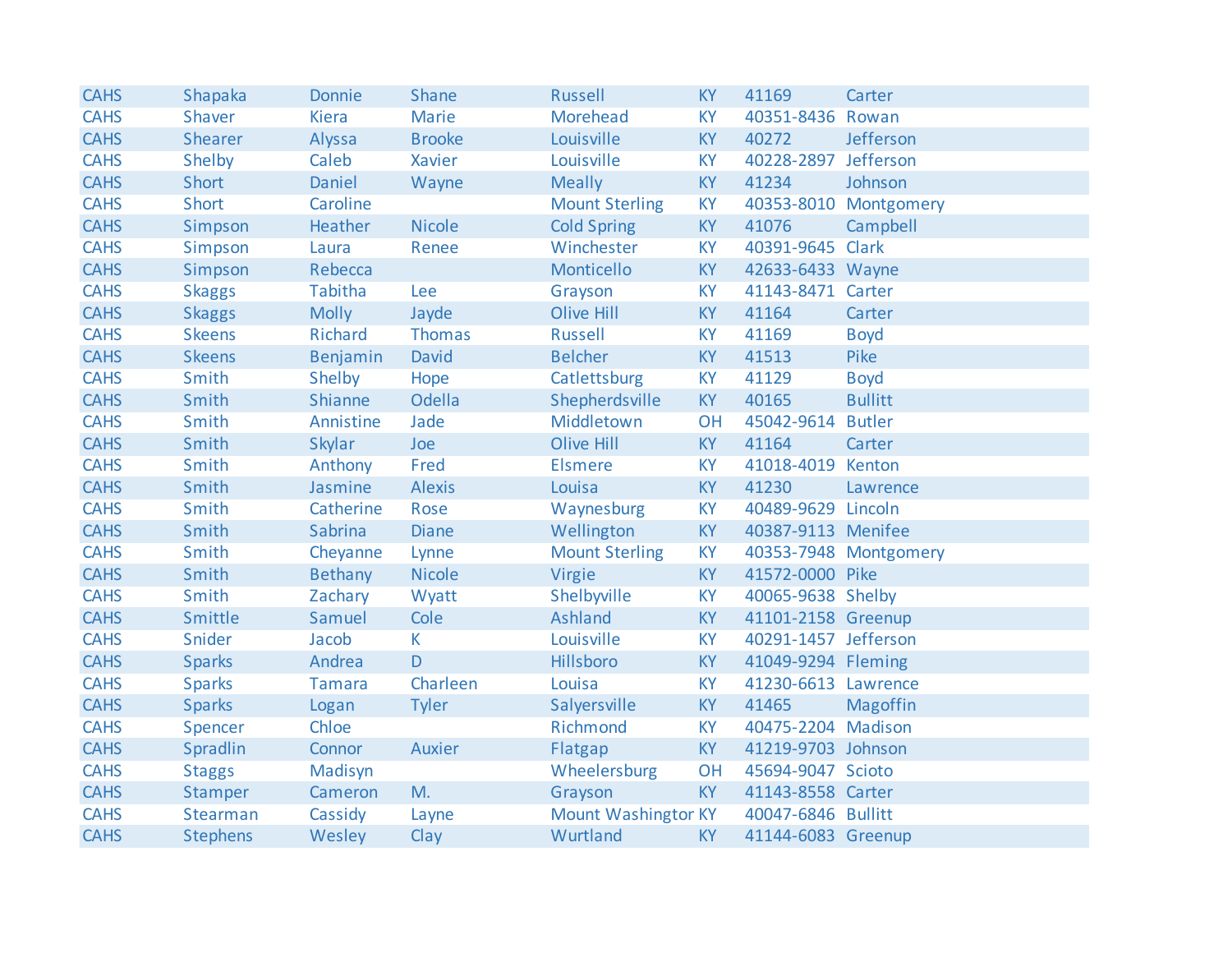| <b>CAHS</b> | <b>Stevens</b>  | Haley           |                | Frenchburg            | <b>KY</b> | 40322                 | <b>Menifee</b>        |
|-------------|-----------------|-----------------|----------------|-----------------------|-----------|-----------------------|-----------------------|
| <b>CAHS</b> | <b>Stevens</b>  | Dustyn          | Mitchell       | Franklin              | <b>TN</b> | 37069-1479 Williamson |                       |
| <b>CAHS</b> | <b>Stewart</b>  | Timothy         | <b>Tristan</b> | Catlettsburg          | <b>KY</b> | 41129-9433 Boyd       |                       |
| <b>CAHS</b> | <b>Stewart</b>  | Suzannah        | <b>Marie</b>   | Louisville            | <b>KY</b> | 40272                 | Jefferson             |
| <b>CAHS</b> | <b>Stidam</b>   | Lindsey         | Eden           | Morehead              | <b>KY</b> | 40351                 | Rowan                 |
| <b>CAHS</b> | <b>Stiles</b>   | Katherine       | Elizabeth      | Pikeville             | <b>KY</b> | 41501                 | Pike                  |
| <b>CAHS</b> | <b>Stinnett</b> | <b>Xavier</b>   | Adam           | <b>Mount Sterling</b> | <b>KY</b> |                       | 40353-9155 Montgomery |
| <b>CAHS</b> | <b>Strong</b>   | William         | Cole           | <b>Great Falls</b>    | <b>MT</b> | 59404-1527 Cascade    |                       |
| <b>CAHS</b> | Swearingen      | Mia             |                | <b>Floyds Knobs</b>   | IN        | 47119-8515 Floyd      |                       |
| <b>CAHS</b> | Swift           | Charli          | Tamika         | Campton               | <b>KY</b> | 41301-8164 Wolfe      |                       |
| <b>CAHS</b> | Sydnor          | Fadell          |                | Louisville            | <b>KY</b> | 40291-1433 Jefferson  |                       |
| <b>CAHS</b> | <b>Tackett</b>  | Eve             |                | Ashland               | <b>KY</b> | 41101-3631 Boyd       |                       |
| <b>CAHS</b> | <b>Tackett</b>  | Lakota          | Daneyl         | <b>Olive Hill</b>     | <b>KY</b> | 41164-0114 Carter     |                       |
| <b>CAHS</b> | Taliaferro      | Faith           | <b>Marie</b>   | Morehead              | <b>KY</b> | 40351-9761 Rowan      |                       |
| <b>CAHS</b> | <b>Taylor</b>   | Emma            | <b>Karen</b>   | Lexington             | <b>KY</b> | 40502-3545 Fayette    |                       |
| <b>CAHS</b> | <b>Taylor</b>   | Gregory         | Dejuan         | Redfox                | <b>KY</b> | 41847-0138 Knott      |                       |
| <b>CAHS</b> | <b>Thomas</b>   | Kaitlynd        | B              | Morehead              | <b>KY</b> | 40351-7442 Rowan      |                       |
| <b>CAHS</b> | Thompson        | James           | Seth           | <b>Paris</b>          | <b>KY</b> | 40361                 | <b>Bourbon</b>        |
| <b>CAHS</b> | Thompson        | Rachel          | G              | <b>East Point</b>     | <b>KY</b> | 41216                 | Johnson               |
| <b>CAHS</b> | Thompson        | <b>Morgan</b>   | Cheyenne       | <b>Robinson Creek</b> | <b>KY</b> | 41560-8528 Pike       |                       |
| <b>CAHS</b> | Thornberry      | Michelle        | Renae          | Louisville            | <b>KY</b> | 40223-2676 Jefferson  |                       |
| <b>CAHS</b> | Thornsberry     | Kaylee          | Gale           | <b>West Liberty</b>   | <b>KY</b> | 41472                 | Morgan                |
| <b>CAHS</b> | Thurmond        | Payton          | <b>Nicole</b>  | Georgetown            | KY        | 40324                 | <b>Scott</b>          |
| <b>CAHS</b> | <b>Tidd</b>     | <b>Kristine</b> | Dawn           | Louisa                | KY        | 41230                 | Lawrence              |
| <b>CAHS</b> | <b>Tillett</b>  | Savannah        | B              | Falmouth              | <b>KY</b> | 41040-7767            | Pendleton             |
| <b>CAHS</b> | Tipton          | Madeline        | Grace          | <b>Ashland</b>        | <b>KY</b> | 41102-5755            | <b>Boyd</b>           |
| <b>CAHS</b> | <b>Triplett</b> | <b>Misty</b>    | Kay            | <b>Ashland</b>        | <b>KY</b> | 41101                 | <b>Boyd</b>           |
| <b>CAHS</b> | Trumbo          | Melody          | <b>Brooke</b>  | Manchester            | OH        | 45144                 | <b>Adams</b>          |
| <b>CAHS</b> | <b>Trusty</b>   | Allie           | Marie          | Salyersville          | KY        | 41465                 | <b>Magoffin</b>       |
| <b>CAHS</b> | Tuttle          | <b>Rezin</b>    | E.             | <b>Mount Sterling</b> | <b>KY</b> | 40353                 | Montgomery            |
| <b>CAHS</b> | Vance           | Virginia        | May            | <b>Morehead</b>       | <b>KY</b> | 40351                 | <b>Boyd</b>           |
| <b>CAHS</b> | Vanmeter        | Harlie          | <b>Nichole</b> | Morgantown            | <b>KY</b> | 42261                 | <b>Butler</b>         |
| <b>CAHS</b> | Varni           | <b>Tanner</b>   | Keith          | <b>Dawson Springs</b> | <b>KY</b> | 42408-6926            | <b>Hopkins</b>        |
| <b>CAHS</b> | Vaughn          | <b>Beth</b>     |                | Morehead              | <b>KY</b> | 40351                 | Fleming               |
| <b>CAHS</b> | Vinson          | Katelynn        | Elizabeth      | Florence              | <b>KY</b> | 41042-4770 Boone      |                       |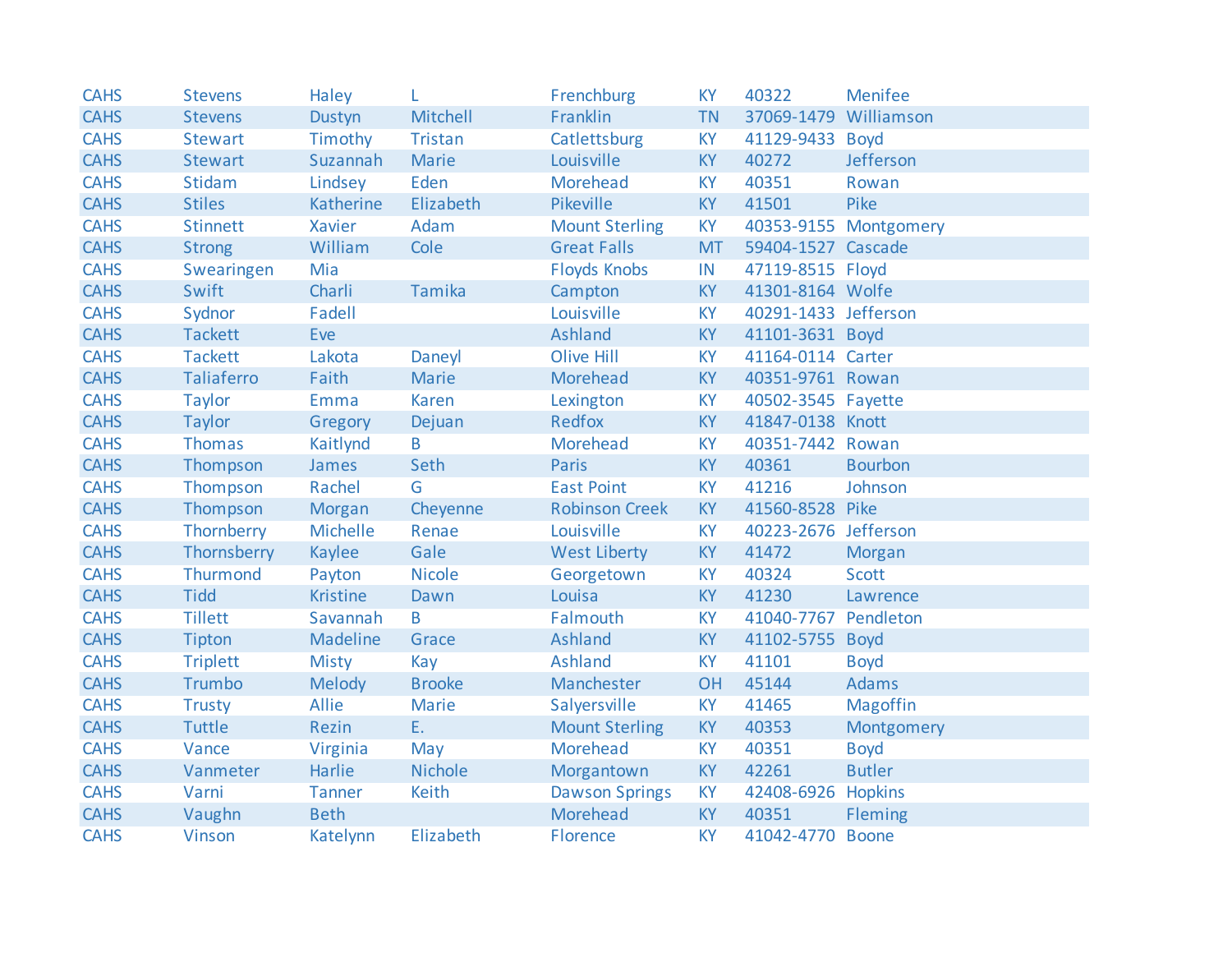| <b>CAHS</b> | Walden      | Nathaniel       | Timothy                | Lexington           | <b>KY</b> | 40514-1748 Fayette   |                |
|-------------|-------------|-----------------|------------------------|---------------------|-----------|----------------------|----------------|
| <b>CAHS</b> | Walker      | Marcie          | Rayann                 | Dry Ridge           | <b>KY</b> | 41035-7002 Grant     |                |
| <b>CAHS</b> | Walker      | Abreona         | Shian                  | Louisville          | <b>KY</b> | 40216                | Jefferson      |
| <b>CAHS</b> | Walker      | <b>Nicholas</b> | <b>Charles Bradley</b> | Hyden               | <b>KY</b> | 41749-1992 Leslie    |                |
| <b>CAHS</b> | Wampler     | <b>Bret</b>     | M                      | Vanceburg           | KY        | 41179-7769 Lewis     |                |
| <b>CAHS</b> | Ward        | <b>Bryce</b>    | Daniel                 | Thelma              | <b>KY</b> | 41260-8644 Johnson   |                |
| <b>CAHS</b> | Ward        | Eden            | Paige                  | Regina              | <b>KY</b> | 41559                | Pike           |
| <b>CAHS</b> | Ware        | Rosey           | Ireland                | Ashland             | <b>KY</b> | 41101-6442 Boyd      |                |
| <b>CAHS</b> | Warmouth    | Donald          |                        | Grayson             | <b>KY</b> | 41143-1220 Carter    |                |
| <b>CAHS</b> | Warner      | Riley           | Loren                  | Owingsville         | <b>KY</b> | 40360-9228 Bath      |                |
| <b>CAHS</b> | Washka      | Isabella        | Maria                  | Argyle              | <b>TX</b> | 76226-7363 Denton    |                |
| <b>CAHS</b> | Watkins     | <b>Phyllis</b>  | Amanda                 | <b>West Liberty</b> | <b>KY</b> | 41472                | Morgan         |
| <b>CAHS</b> | Webb        | Cameron         | Spencer                | Ashland             | KY        | 41101-7244 Boyd      |                |
| <b>CAHS</b> | Webb        | Eric            | Ryan                   | Louisa              | <b>KY</b> | 41230-7758 Lawrence  |                |
| <b>CAHS</b> | Weinberger  | Lee             | $\overline{A}$         | Lexington           | <b>KY</b> | 40503-4101 Fayette   |                |
| <b>CAHS</b> | Wells       | Allison         | <b>Danielle</b>        | Somerset            | <b>KY</b> | 42503-5499 Pulaski   |                |
| <b>CAHS</b> | Wells       | Tyler           | Levell                 | Riverside           | CA        | 92503                | Riverside      |
| <b>CAHS</b> | Werline     | Joshua          | Luke                   | Flemingsburg        | <b>KY</b> | 41041-9419 Fleming   |                |
| <b>CAHS</b> | Wesley      | Kaylee          | Elizabeth              | Stanford            | <b>KY</b> | 40484-7874 Lincoln   |                |
| <b>CAHS</b> | Whisman     | Madelyn         | Grace                  | Hamersville         | OH        | 45130                | <b>Brown</b>   |
| <b>CAHS</b> | White       | Alyssa          | <b>Diane</b>           | Sonora              | <b>KY</b> | 42776                | Hardin         |
| <b>CAHS</b> | White       | <b>Bailey</b>   | Haven                  | Harrodsburg         | <b>KY</b> | 40330-8508 Mercer    |                |
| <b>CAHS</b> | Whitt       | Shelby          | Leigh                  | Morehead            | <b>KY</b> | 40351-8992 Rowan     |                |
| <b>CAHS</b> | Wildoner    | Lauren          |                        | Paducah             | <b>KY</b> | 42001-5997 McCracken |                |
| <b>CAHS</b> | Williams    | Alyssa          | T.                     | Owingsville         | KY        | 40360                | <b>Bath</b>    |
| <b>CAHS</b> | Williams    | Savannah        | $\mathsf K$            | Louisville          | <b>KY</b> | 40243                | Jefferson      |
| <b>CAHS</b> | Williams    | Pamela          | M                      | Proctorville        | OH        | 45669-8287 Lawrence  |                |
| <b>CAHS</b> | Wilson      | Emily           | <b>Mikka</b>           | <b>West Liberty</b> | <b>KY</b> | 41472-0425 Morgan    |                |
| <b>CAHS</b> | Wilson      | Matthew         | Alan                   | Morehead            | <b>KY</b> | 40351-9048 Rowan     |                |
| <b>CAHS</b> | Winstead    | Dakorria        | Lasha                  | Owensboro           | <b>KY</b> | 42301                | <b>Daviess</b> |
| <b>CAHS</b> | Withrow     | Adrianna        | J.                     | Grayson             | KY        | 41143-8661 Carter    |                |
| <b>CAHS</b> | Wood        | <b>Marissa</b>  | Jill                   | <b>Mount Orab</b>   | OH        | 45154-0205 Brown     |                |
| <b>CAHS</b> | Wood        | Sydney          | Lynn                   | Clearfield          | <b>KY</b> | 40313-9719 Rowan     |                |
| <b>CAHS</b> | Workman     | <b>Brandon</b>  | Scott                  | Louisa              | <b>KY</b> | 41230-6341 Lawrence  |                |
| <b>CAHS</b> | Worthington | Emma            | <b>Jo</b>              | Greenup             | <b>KY</b> | 41144-1226 Greenup   |                |